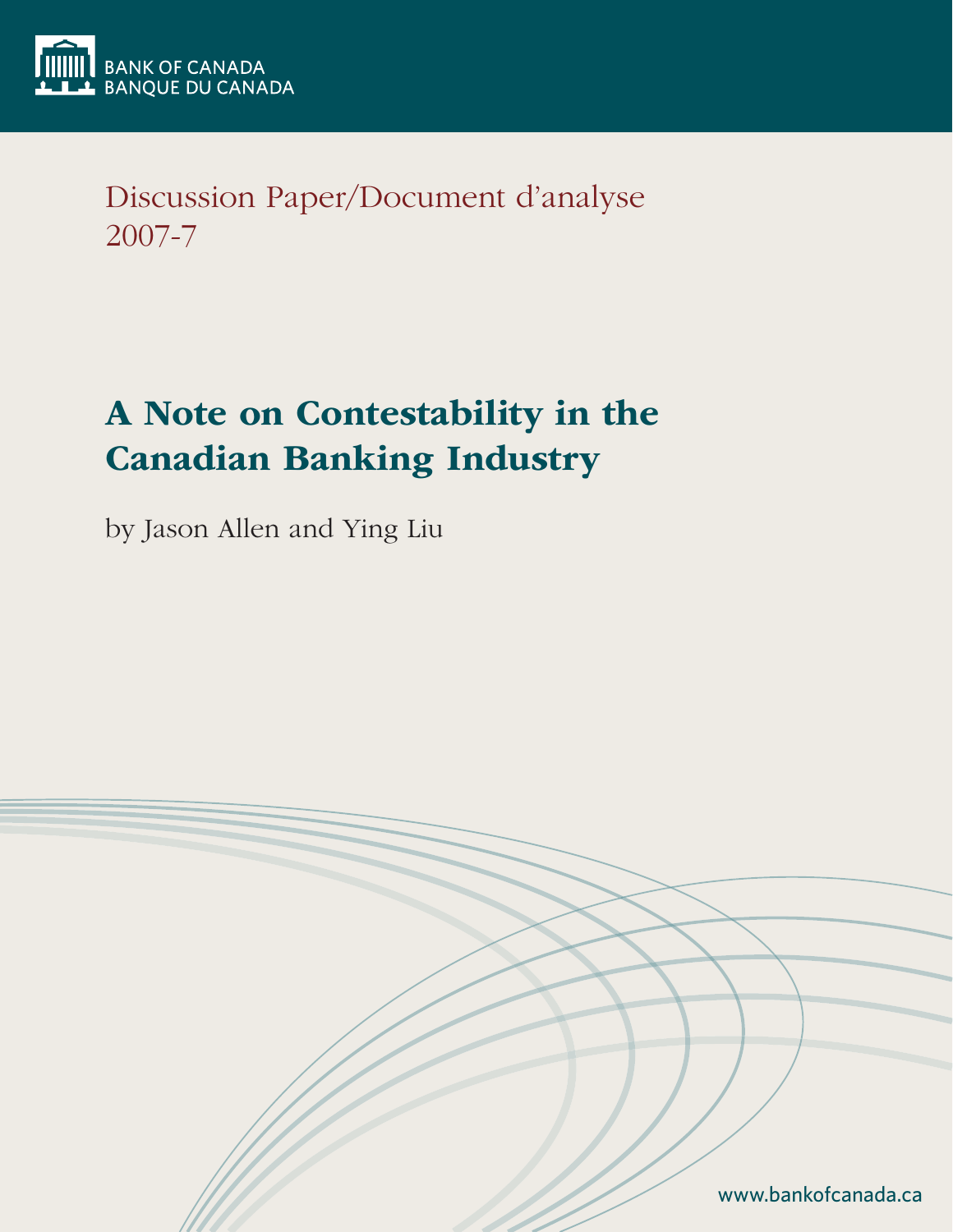Bank of Canada Discussion Paper 2007-7

August 2007

## **A Note on Contestability in the Canadian Banking Industry**

**by**

### **Jason Allen<sup>1</sup> and Ying Liu2**

1 Monetary and Financial Analysis Department Bank of Canada Ottawa, Ontario, Canada K1A 0G9 jallen@bankofcanada.ca

2Department of Economics GREQAM, Université de la Méditerranée

Bank of Canada discussion papers are completed research studies on a wide variety of technical subjects relevant to central bank policy. The views expressed in this paper are those of the authors. No responsibility for them should be attributed to the Bank of Canada.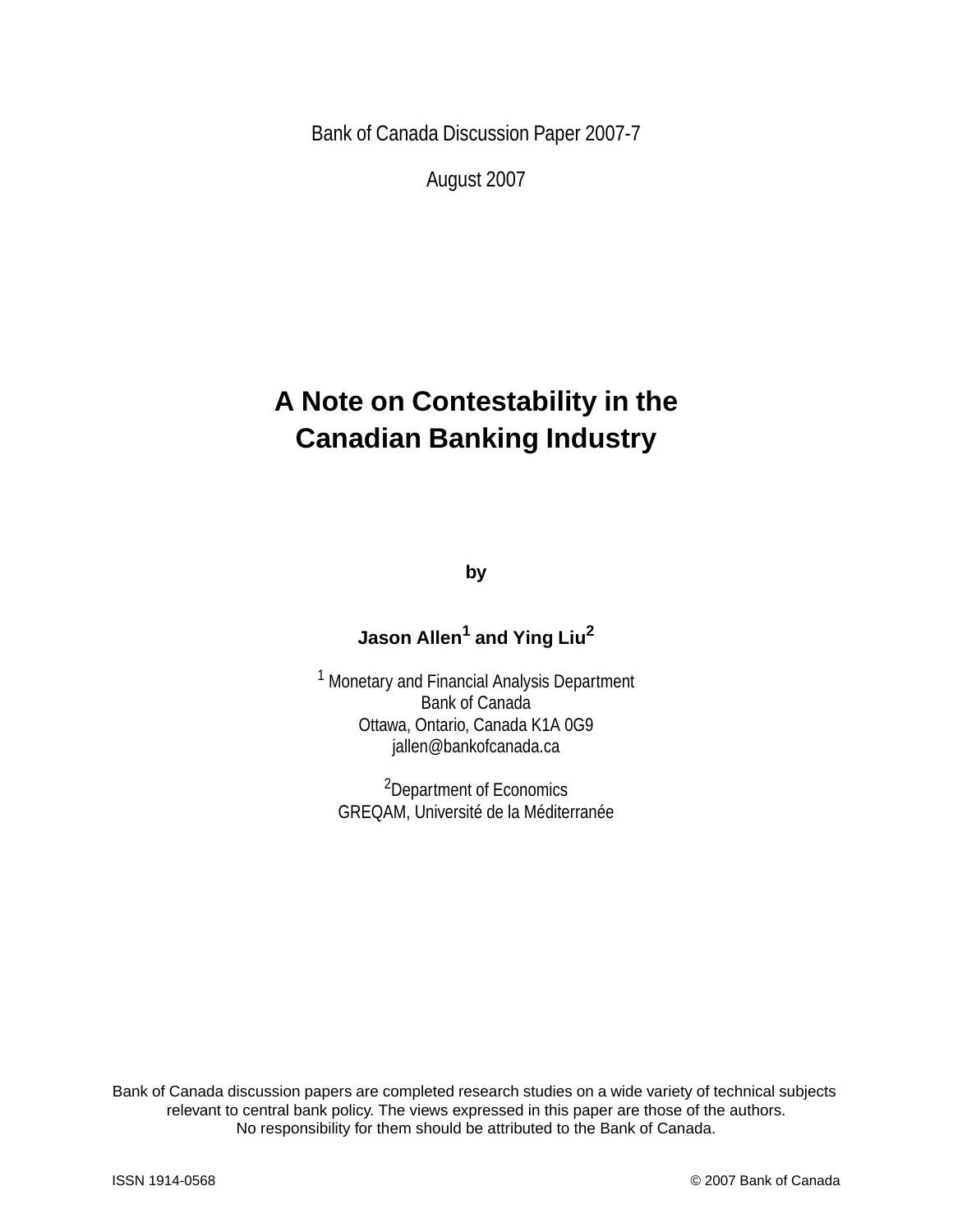## **Acknowledgements**

The authors benefited from discussions with Greg Caldwell, Walter Engert, Kim Huynh, Césaire Meh, and suggestions pointed out by seminar participants at the Bank of Canada. Thanks also go to Jiyoung Park and Jim Day for their research assistance. All errors are our own.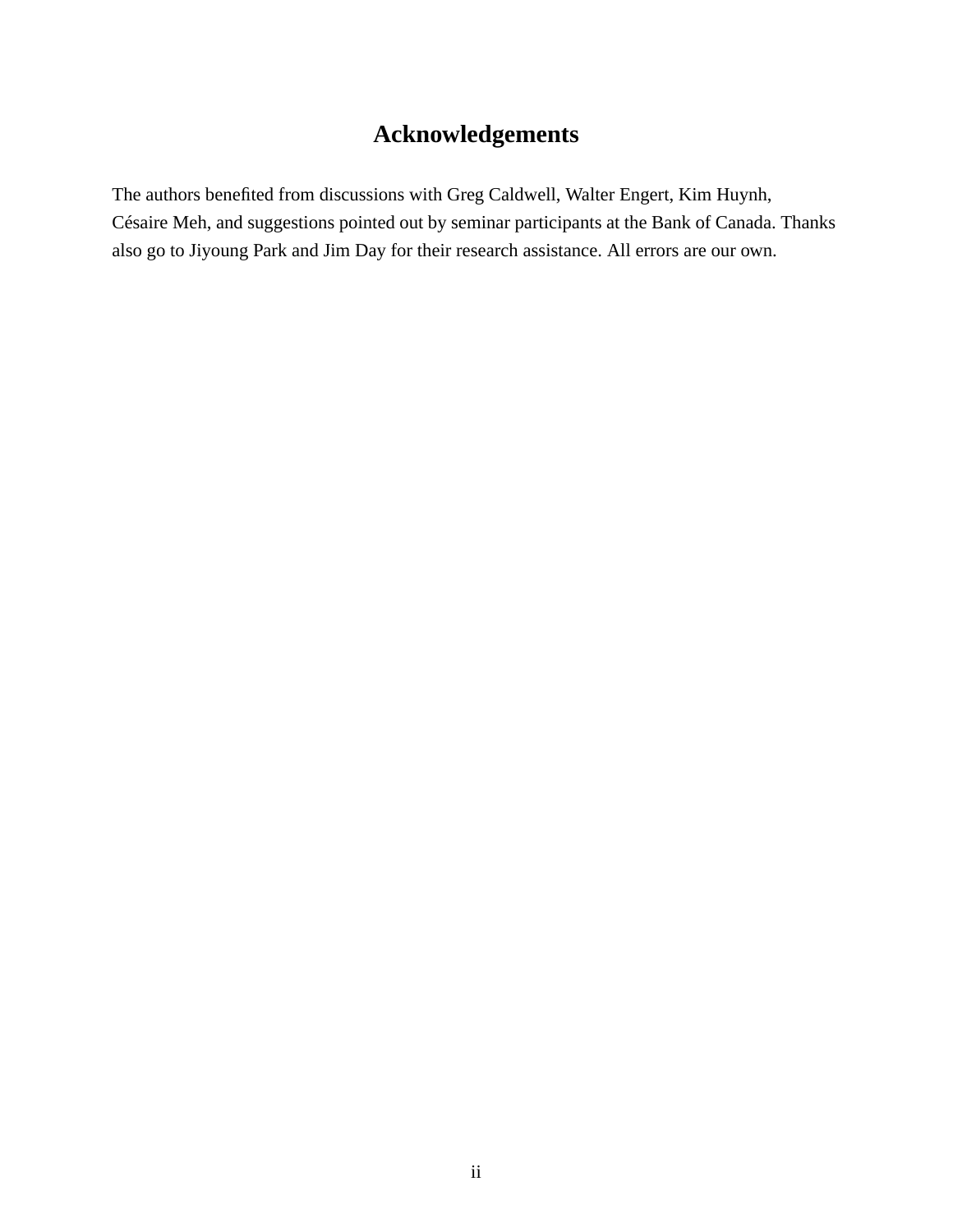#### **Abstract**

The authors examine the degree of contestability in the Canadian banking system using the *H*-statistic proposed by Panzar and Rosse (1987) and modified by Bikker, Spierdijk, and Finnie (2006). A modification is necessary because the standard approach of controlling for size using total assets leads to an upward bias in the *H*-statistic. The authors propose a variety of model specifications and test for contestability using detailed quarterly balance-sheet data from 2000 to 2006. Contrary to Bikker, Spierdijk, and Finnie (2006), the authors find that the Canadian banking sector is in equilibrium and characterized by monopolistic competition. This result is in line with earlier studies of the Canadian banking sector (Nathan and Neave 1989) as well as cross-country studies that use cruder measures of Canadian banking inputs (Claessens and Laeven 2005). As in Bikker, Spierdijk, and Finnie (2006), the authors show that projecting revenue on total assets leads to an upward bias regarding the level of competition.

*JEL classification: G21, L11 Bank classification: Financial institutions*

#### **Résumé**

À l'aide de l'indice H créé par Panzar et Rosse (1987) et modifié par Bikker, Spierdijk et Finnie (2006), les auteurs examinent le degré de contestabilité au sein du système bancaire canadien. L'indice doit être modifié parce que l'approche habituelle, qui consiste à tenir compte de la taille de la banque en incluant l'actif total parmi les variables explicatives, induit un biais à la hausse dans l'indice de Panzar et Rosse. Pour mesurer le degré de contestabilité, les auteurs estiment un éventail de modèles au moyen de données détaillées provenant des bilans trimestriels des banques et couvrant la période allant de 2000 à 2006. Contrairement à Bikker, Spierdijk et Finnie (2006), ils constatent que le secteur bancaire canadien se caractérise par un équilibre de concurrence monopolistique. Ce résultat est conforme à ceux des travaux précédemment consacrés au secteur (Nathan et Neave, 1989) et à ceux d'études multipays qui reposent sur des mesures moins fines de la production des banques canadiennes (Claessens et Laeven, 2005). À l'instar de Bikker, Spierdijk et Finnie (2006), les auteurs montrent que le fait d'employer pour variable dépendante le ratio du revenu à l'actif total entraîne une surestimation du niveau de concurrence.

*Classification JEL : G21, L11 Classification de la Banque : Institutions financières*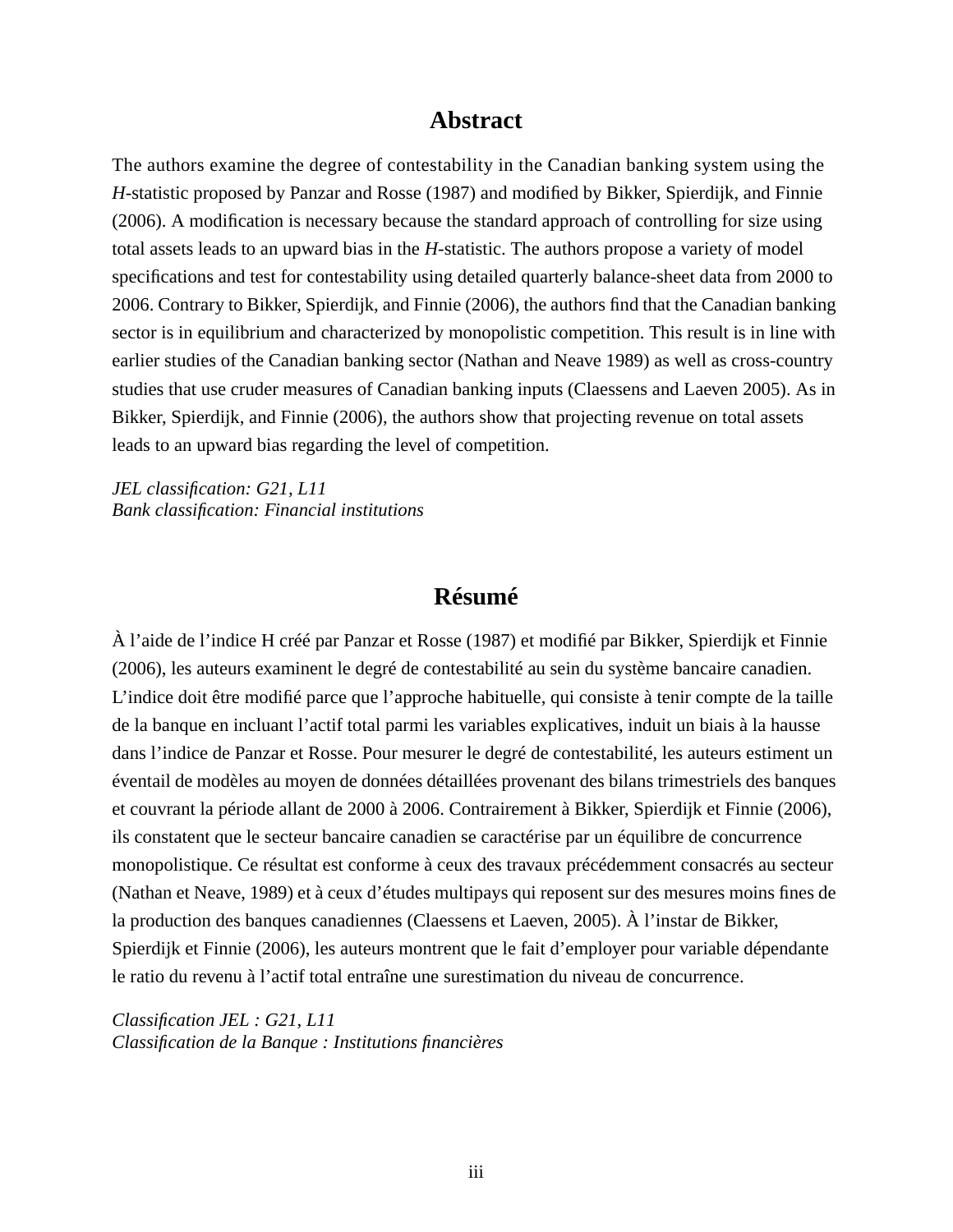## 1 Introduction

Banks play an important role in the intermediation of savings into investment in the economy. As a result, their behaviour has implications for capital allocation, firm growth, industrial expansion, and economic development. In light of the global trend of consolidation in the financial industry, the degree of competition in the banking system has received heightened interest among researchers and policy-makers. Most of the debate has focused on the implications of a competitive banking system for economic efficiency and financial stability. Traditionally it is perceived that a more concentrated industry is less competitive and thus may compromise economic efficiency. However, empirical research yields mixed results on the relationship between concentration and competition. For example, using a data set of almost 4,000 banks from 50 countries, Claessens and Laeven (2005) find that their measure of competition is not negatively related to traditional measures of concentration. In contrast, an earlier study by Bikker and Haaf (2002) on banks in 23 European countries finds support for the conventional view that concentration impairs competitiveness.

Another common perception is that some amount of market power is necessary for stability in the banking system (see, for example, references cited in Carletti and Hartmann 2003). Larger banks with market power have typically been viewed as having incentives to minimize risk-taking behaviour and improve their screening behaviour. A review of the literature by Northcott (2004), however, shows it is not clear that such a trade-off between size and stability exists. Franklin and Gale (2004) have shown, for example, via the manipulation of various models, that perfect competition and financial stability can coexist. Based on a monetary general-equilibrium economy, Boyd, Nicolo, and Smith (2004) find that the probability of a costly banking crisis is always higher under competition than under monopoly. Based on a study of 38 countries during the period 1980–2003, on the other hand, Schaeck, Cih´ak, and Wolfe (2006) find that more competitive banking systems ˘ are less prone to banking crises.

This paper focuses on the first issue: whether market concentration compromises competition in Canada. Canada has a highly concentrated banking market. The "Big Six" banks account for more than 90 per cent of the assets in the banking system.<sup>1</sup> Also, Herfindahl-Hirschman measures are typically in the medium to high range, pointing to a high degree of market concentration. It is of interest, therefore, to assess the impact of such

<sup>1.</sup> These banks are Royal Bank Financial Group, Bank of Montreal, Canadian Imperial Bank of Commerce, TD Bank Financial Group, National Bank, and Bank of Nova Scotia.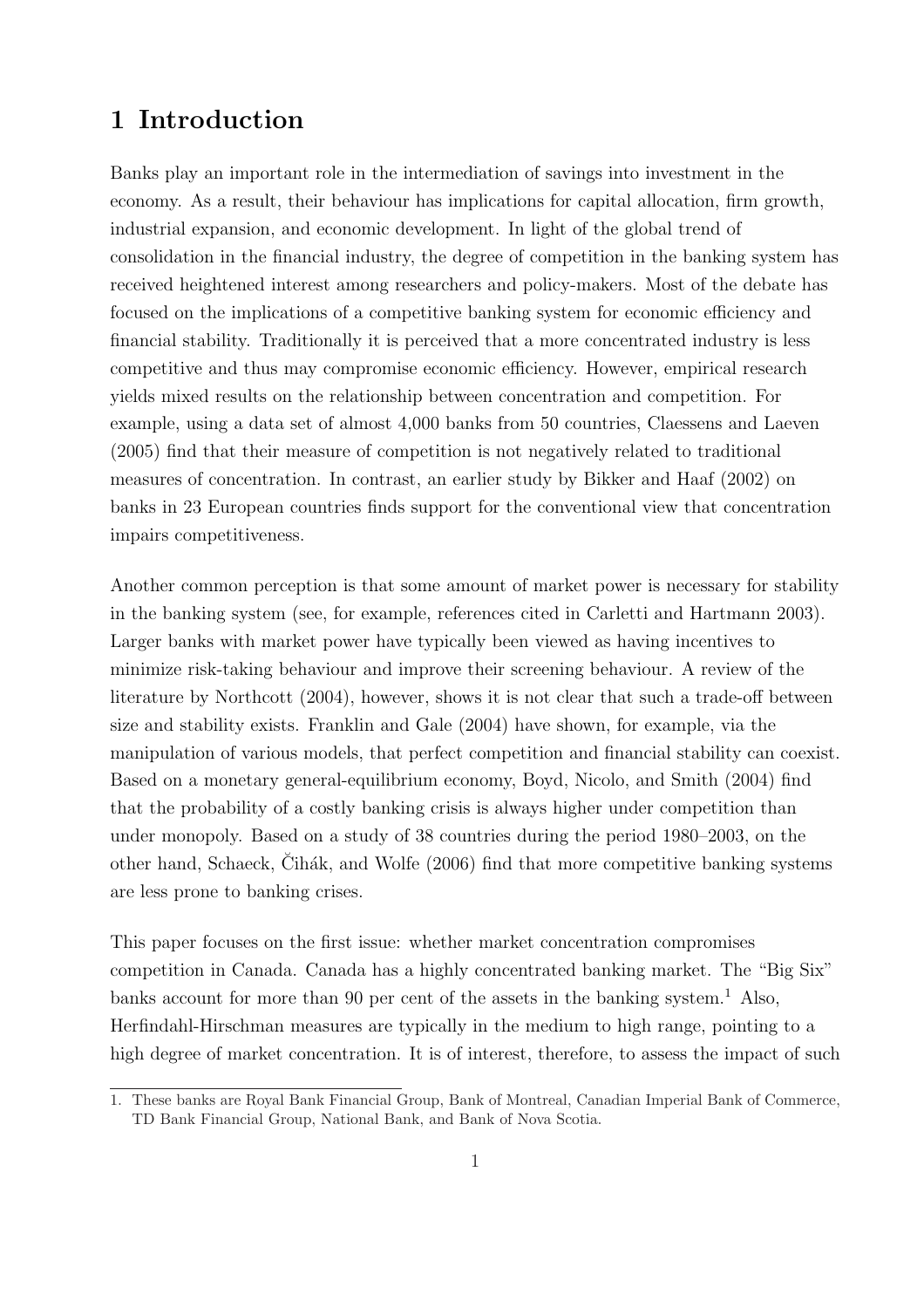a concentrated industry structure on the competitive behaviour of the country's banking system. In addition to recent cross-country studies, two studies have paid particular attention to the competitive behaviour in Canadian banks. In the first study, Nathan and Neave (1989) estimate separate Panzar-Rosse statistics for the banking industry, trust industry, and mortgage companies for 1982, 1983, and 1984. Their findings indicate that none of the three industries exhibits monopolistic behaviour. In the second study, Shaffer (1993) examines Canadian banks from 1965 to 1989 and rejects joint monopoly among Canadian banks; he concludes that the industry is generally consistent with perfect competition.

The goal of this paper is to measure the degree of contestability in the Canadian banking industry based on the Panzar-Rosse  $H$ -statistic. A market is contestable if there are no barriers to entry and exit is costless. Panzar and Rosse (1987) derive three testable hypotheses using a reduced-form revenue equation: monopoly, monopolistic competition, and perfect competition. The test involves measuring the effect on revenue of an increase in factor costs. A monopolist will increase its price if marginal cost increases, and, given that demand is elastic, revenue will fall. A perfectly competitive bank operates at the minimum of the average cost curve; therefore, an increase in cost by, say, 1 per cent will lead the bank to increase its price by 1 per cent and revenue will increase by the same amount. A monopolistic competitor's reaction is somewhere in between.

The two previous studies of Canadian banks (Nathan and Neave 1989; Shaffer 1993) also estimate a contestability statistic (or its variation) for the banking industry using data up to the late 1980s. They adopt either time-series regressions with annual observations of industry (aggregate) banking data spanning two decades (Shaffer 1993), or cross-sectional estimations for each year and for each of the banking industry, trust industry, and mortgage companies (Nathan and Neave 1989). We use a novel database that consists of quarterly bank-level balance-sheet and income-statement variables. The quarterly frequency and our adoption of panel techniques allow us to focus on a relatively short and relevant time period: 2000Q2 to 2006Q1. An important assumption of the Panzar-Rosse statistic is that the market is in equilibrium, with no entry and exit. Given the rapid consolidation and the amount of foreign bank entry that occurred in the 1980s and early 1990s, our sample period reflects a period of relative equilibrium. Furthermore, by using only data booked in Canada, ours is the first empirical study to focus on the domestic market. We therefore remove potential complications due to different market and regulatory conditions faced by financial institutions overseas. This is particularly important given that around a third of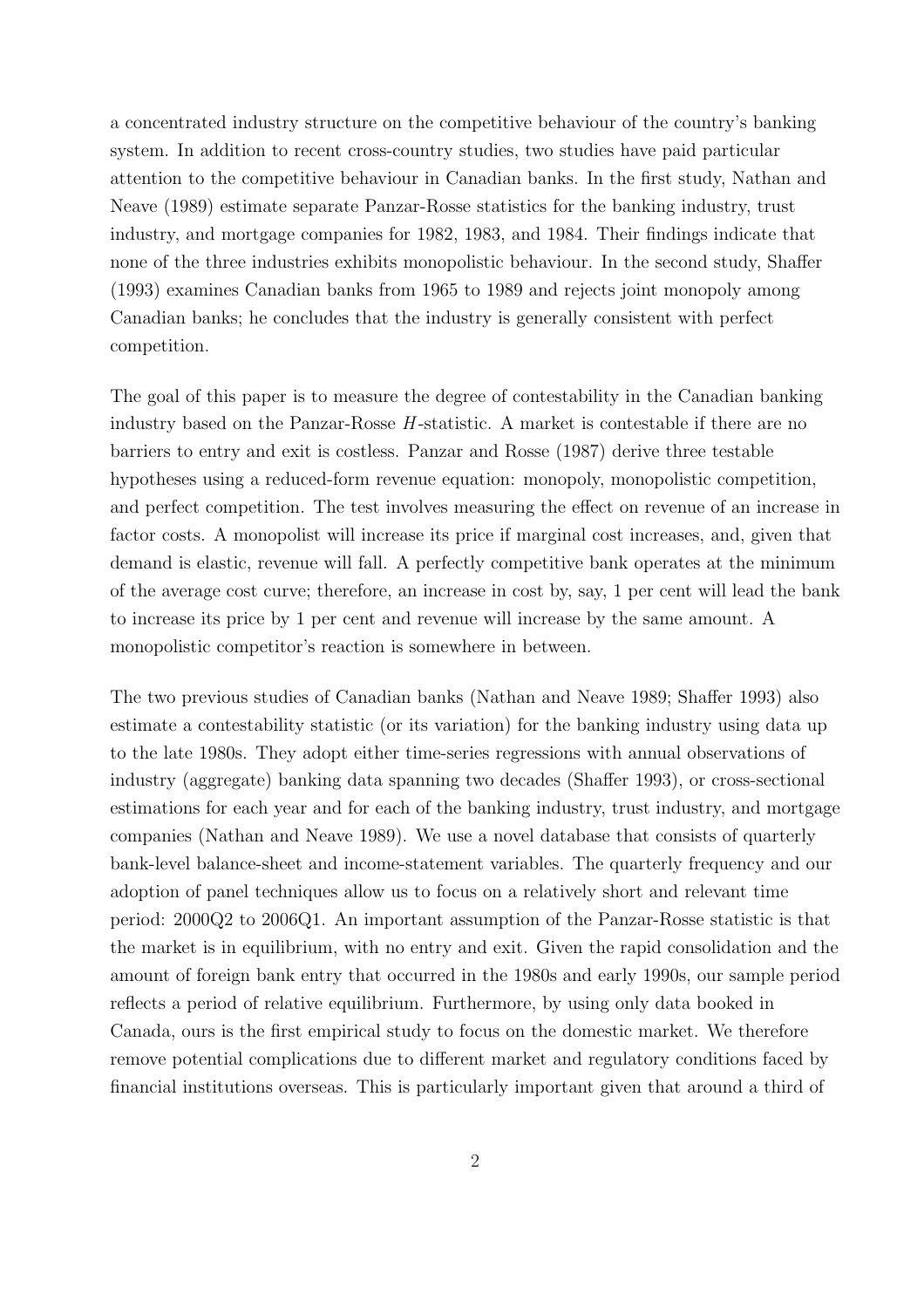the assets in the Canadian banking sector are booked overseas.

Based on H-statistic estimates, we mostly reject the assumptions of monopoly power and perfect competition. This suggests that the Canadian banking market is best described as monopolistic competition. It is interesting that our study – which focuses on the latest time period using never-before-seen detailed data as well as model specifications – produces  $H$ -statistics that are qualitatively similar to those using earlier sample periods and less sophisticated data. In the past 20 years, the Canadian banking sector has experienced important consolidation, which includes the acquisition by banks of mortgage and loans companies, trust companies, and other financial service providers, as well as new entries by foreign banks and their subsidiaries. This finding suggests that, regardless of the substantial structural changes that took place in the past 20 years, Canadian banks have behaved more or less in a monopolistically competitive fashion.

This paper is organized as follows. Section 2 provides an overview of the Canadian banking industry, including a discussion of the evolution of the regulatory environment for banks, and the resulting changes that have taken place in the industry. Section 3 describes the model that we use to measure the contestability in the Canadian banking industry, and discusses results. Section 4 offers some conclusions.

## 2 Canadian Banking Industry

Historically, the structure of the Canadian banking industry has been relatively stable. For instance, from 1920 to 1980, Canada consistently had 11 banks (Bordo 1995). However, after several regulatory changes removing the sharp limits on the entry of foreign banks, by May 2006 there were over 60 banks operating in Canada: 19 domestic banks, 23 foreign bank subsidiaries, and 21 foreign bank branches. Nevertheless, banking itself is relatively concentrated: the six largest banks hold close to 90 per cent of total bank assets.

Prior to 1980, the financial services industry had been segmented (by legislation, regulation, and practice) into distinct "pillars": commercial banking, trust business and residential lending, insurance underwriting and brokerage, and securities underwriting and dealing. As well, there were sharp limits on the entry of foreign banks into the Canadian market. However, in the past 25 years, with changes in both market practice and a series of revisions in the governing financial legislation, there have been substantial changes in the Canadian banking industry. Key characteristics have been the entry of foreign banks and the expansion of banks into the range of financial services, including the trust business,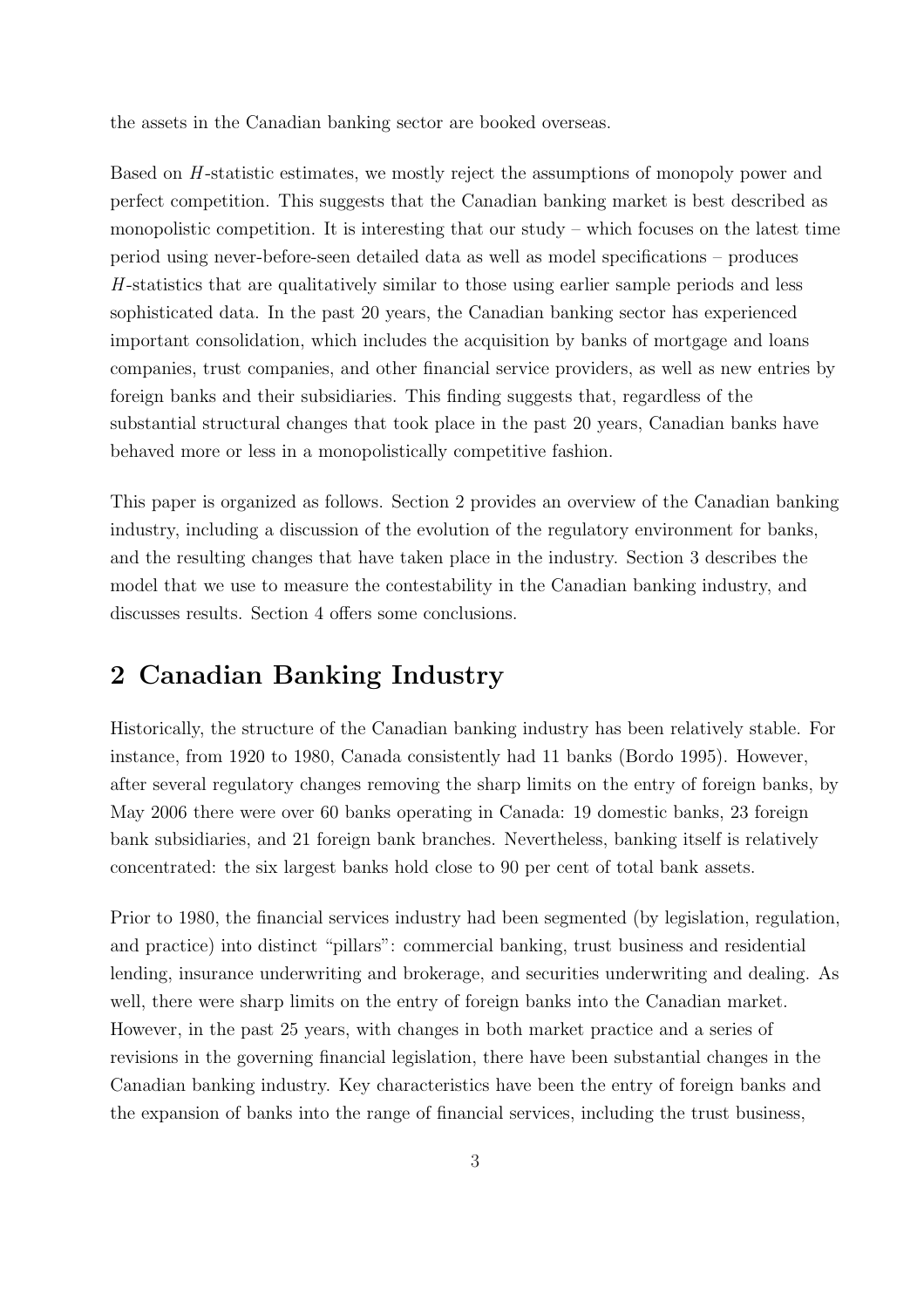insurance underwriting and sales (although not through bank branches), and securities underwriting and dealing. For discussions of these and related developments in Canada, see Daniel, Freedman, and Goodlet (1993), Freedman (1998), and Engert et al. (1999).

Canadian banks are federally incorporated and regulated primarily under the federal Bank Act, which defines their range of activities. Unlike their U.S. counterparts, Canadian banks have never been prohibited from conducting nationwide branching and banking. As a result, a few Canadian banks have grown to be large national banks. The Bank Act also requires a periodic review of the legislation that governs Canadian financial services. This formal review process led to important financial legislation amendments in 1980, 1987, 1992, 1997, and 2002, which have contributed to more diversified business lines and more market-oriented activities in Canadian banks. In addition, important changes to the legislation regarding the activities of foreign banks were made in 1981 and 1999, which have resulted in more foreign entry and competitive forces in the domestic banking market.

The 1980 Bank Act revisions are important because they allowed banks to establish subsidiaries in markets such as insurance, venture capital, and mortgage lending. This allowed banks to compete more effectively in these markets by allowing them to do as trust companies and raise deposits that were not subject to reserve requirements. As well, foreign banks were allowed to establish subsidiaries in Canada. Prior to the 1980 revisions, foreign bank entry had been curtailed by amendments to the 1967 Bank Act. Between 1967 and 1980, foreign banks operated in Canada through non-bank affiliates. Following the 1980 revisions these affiliates were incorporated as subsidiaries, subject to the provisions of the Bank Act, and able to conduct the full range of banking activities. This legislative change led to many foreign banks entering the Canadian market. Foreign bank subsidiaries, like any regular domestic bank, are currently supervised by the Office of the Superintendent of Financial Institutions (OSFI).

In 1987, Canadian banks (both domestic and foreign) were permitted to invest in corporate securities dealers, as well as distribute government bonds. All major banks subsequently made substantial investments in the securities business and purchased control of most of the existing large investment dealers. The 1987 amendments also allowed financial intermediaries to conduct brokerage activities.

In 1992, Canadian banks were given the right to enter the trust business through the establishment, or acquisition, of trust companies. Most trust companies were subsequently purchased by Canada's largest banks. The financial difficulties that many trust companies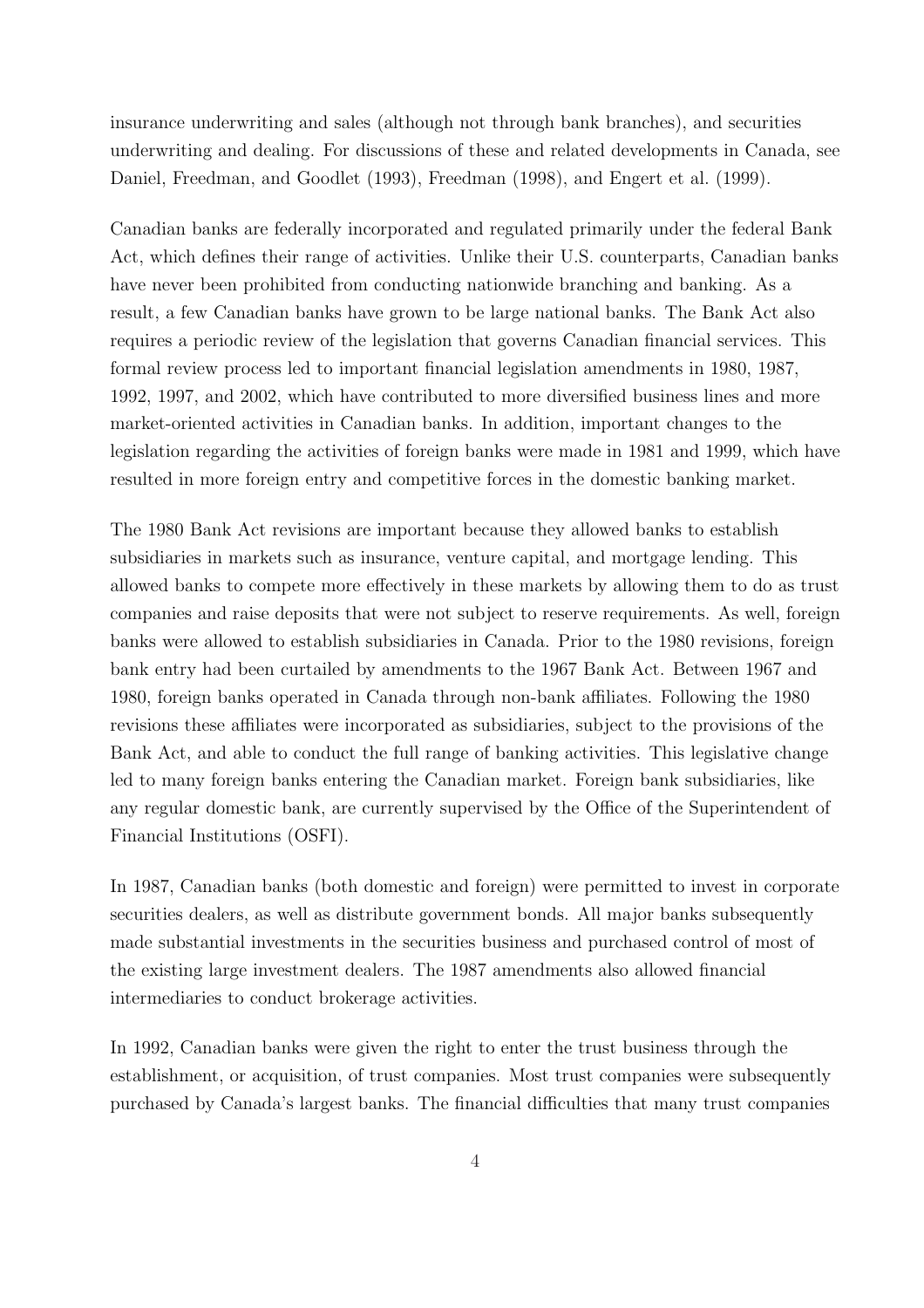experienced following the collapse of the speculative real estate boom in the late 1980s contributed to the ability of banks to acquire them.

In 1997, new legislation included various changes to update and revise the amendments made in 1992. In 1999, foreign banks were allowed to set up foreign bank branches in Canada, without having to establish a subsidiary. Given the difficulties related to deposit insurance and supervision that would arise under a regime of unrestricted branch entry, foreign bank branches were allowed to take only wholesale deposits of 150,000 dollars or more. The 2002 legislative changes widened the scope within which Canadian banks conduct business. For example, they were allowed to own finance companies.

While there has been consolidation among various financial services firms accompanying the regulatory developments, there have been no mergers among major Canadian banks for years. The latest major consolidation in the financial sector was the acquisition of Canada Trust by TD Bank, which was completed in 2000Q1. As well, the entry of the foreign banks has not resulted in a significant loss of market share of the major banks or domestic banks, in general. Nevertheless, foreign banks have brought innovation and competitive pressure that may have influenced the way Canadian banks conduct business.<sup>2</sup>

### 3 H -statistic

The method developed by Panzar and Rosse (1987) (hereafter denoted PR) allows us to estimate the competitive behaviour of banks on the basis of the comparative static properties of reduced-form revenue equations based on cross-section data. It also allows us to investigate the extent to which a change in factor input prices is reflected in (equilibrium) revenues earned by a specific bank. Specifically, the PR  $H$ -statistic is calculated using reduced-form bank revenue equations; it measures the sum of the elasticities of the total revenue of the bank with respect to the bank's input prices.

PR show that, if their method is to yield plausible results, banks need to have operated in a long-term equilibrium, while their performance needs to be influenced by the actions of other market participants. Furthermore, the model assumes a price elasticity of demand,  $\eta_D$ , greater than unity, and a homogeneous cost structure. To obtain the equilibrium output

<sup>2.</sup> In addition, credit unions have a long history in Canada of offering a banking option outside of the large banks, and in some provinces are substantial market players. Credit unions are provincially regulated and we do not have access to the same type of data that are available for banks that report to OSFI. Ignoring credit unions can therefore underestimate the level of contestability.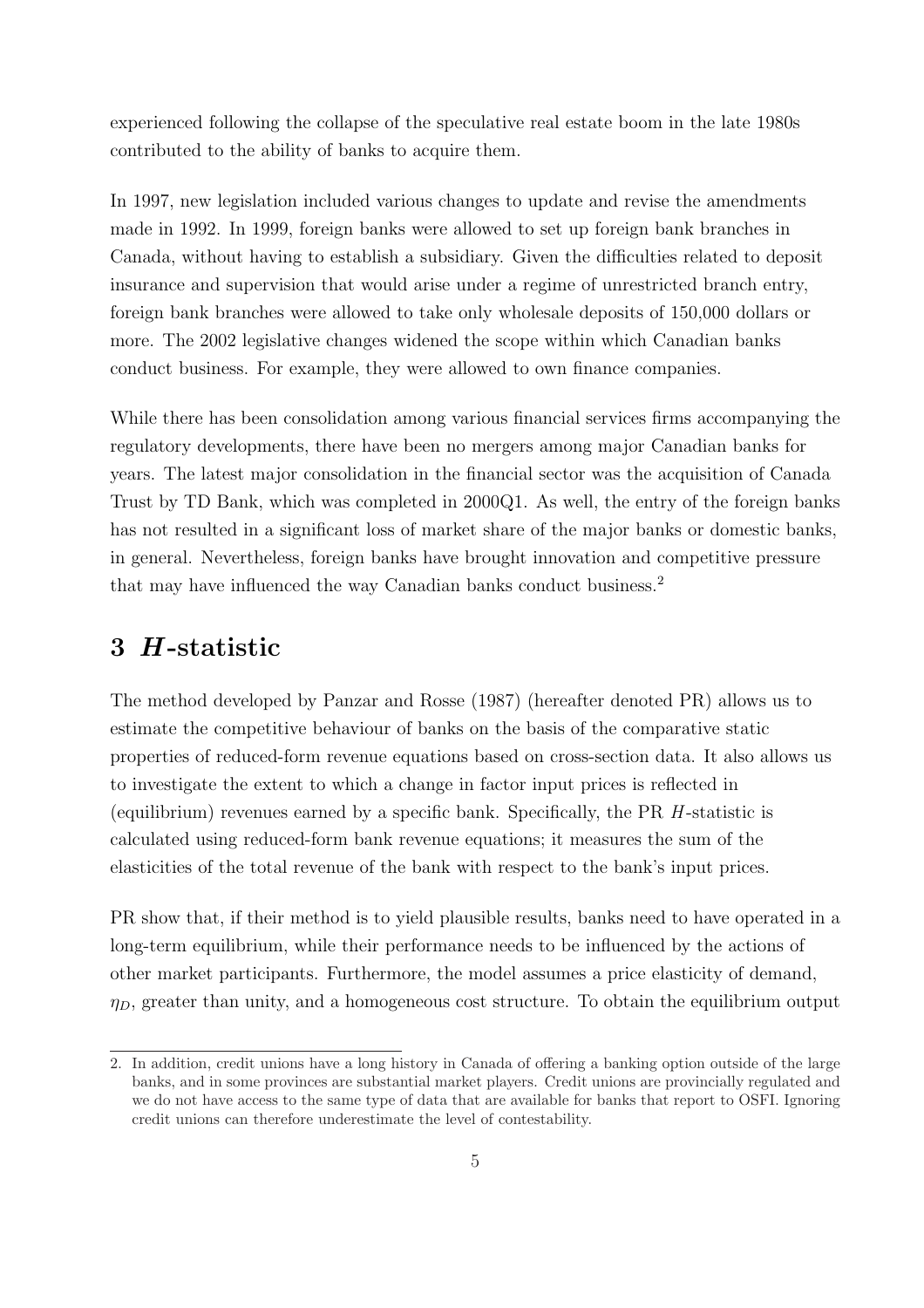and the equilibrium number of banks, profits are maximized at the bank as well as at the industry level when marginal revenue equals marginal cost. Let  $w_i$  be a vector of K input prices (for K inputs). In equilibrium, the zero-profit constraint holds at the market level:

$$
\pi^* = p^*Y - w'(Y)X^* = ((MS_i)(-1/\eta_D)(1+\lambda))p^*Y = 0,
$$
\n(1)

aggregated over all firms i. Variables marked with an asterisk represent equilibrium values. We assume that the average market share of firm i  $(MS_i)$  and conjectural variation  $(\lambda)$  are strict functions of exogenous variables. Market power is then measured by the extent to which a change in factor input prices  $(w_{k,i})$  is reflected in the equilibrium revenues  $(R_i^*)$ earned by bank  $i$ <sup>3</sup>. Panzar and Rosse (1987) define a measure of competition, the  $H$ -statistic, as the sum of the elasticities of the reduced-form revenues with respect to the  $K$  input prices<sup>4</sup>:

$$
H = \sum_{k=1}^{K} \frac{\partial p^* Y}{\partial \omega_k} \frac{\omega_k}{p^* Y}.
$$
\n<sup>(2)</sup>

The estimated value of the H-statistic ranges between  $-\infty$  and 1. H is smaller than zero if the underlying market is a monopoly; H ranges between zero and unity for other types of competition, such as an oligopoly; an  $H$  of one indicates perfect competition. Shaffer (1983) demonstrates formal linkages between the Panzar-Rosse H -statistic, the conjectural variation elasticity, and the Lerner index.

A number of papers have applied the PR methodology to the issue of competition in the financial sector, although mostly to the banking system specifically. Shaffer (1983) is one of the first to apply the PR model to banks. He estimates the  $H$ -statistic using a group of New York banks with 1979 data, and finds monopolistic competition. Shaffer (1993) later applies a variation of the H -statistic to a set of Canadian banks and strongly rejects the hypothesis that the Canadian banking sector is monopolistic. Nathan and Neave (1989) also apply the methodology to Canadian banks, finding perfect competition for the year 1982 and monopolistic competition for 1983 and 1984 for each of the following three sectors: banks, trust companies, and mortgage companies. Other studies have applied the methodology to non-North American countries. For example, Molyneux, Altunbas, and Gardener (1996) find evidence of a monopoly in the Japanese banking sector in 1986–1988. Using a sample from 1987 to 1994, Rime (1999) finds monopolistic competition for the

<sup>3.</sup> In the empirical literature, the equilibrium price  $(\partial p_i^*)$  is often used instead.

<sup>4.</sup> See Panzar and Rosse (1987) or Vesala (1995) for details of the formal derivation of the H -statistic.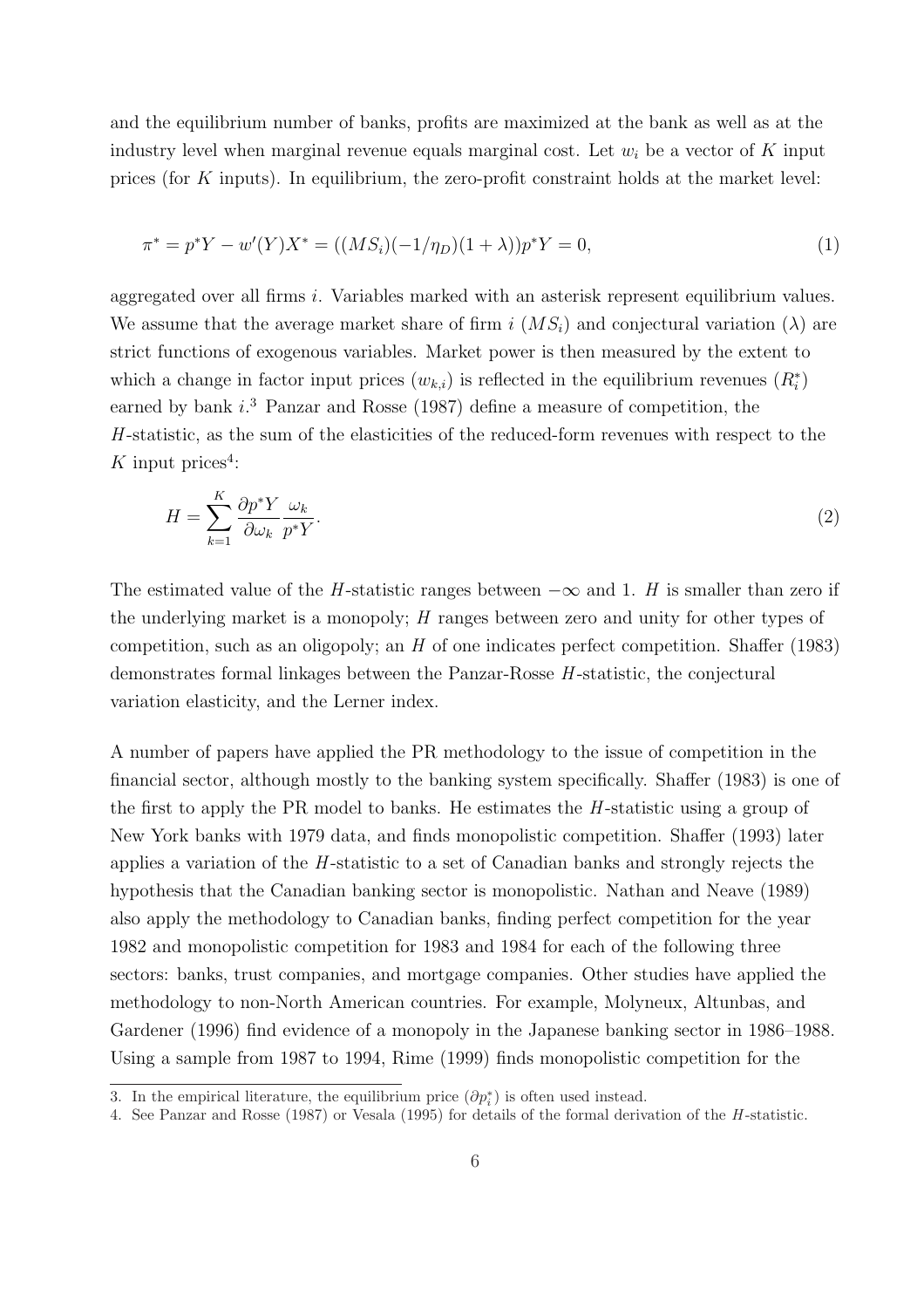Swiss banking system. Examples of cross-country studies include Bikker and Groeneveld (2000) and Claessens and Laeven (2005). Empirical studies generally reject both perfect monopoly and perfect competition, finding mostly evidence of monopolistic competition.

Bikker, Spierdijk, and Finnie (2006), however, have recently raised questions regarding previous estimates of contestability. They suggest that most empirical studies that use the H -statistic to measure the degree of contestability in the banking industry severely overestimate the level of banking competition. This is because the PR equation is naturally a revenue equation, whereas most empirical research uses a price equation. That is, when income as a fraction of assets is used as the dependent variable, rather than just income, the estimated price elasticities naturally sum to one (for details, see Bikker, Spierdijk, and Finnie 2006). This implies a bias in the  $H$ -statistic towards one; i.e., towards perfect competition and away from the null hypothesis of monopoly or monopolistic competition. Bikker, Spierdijk, and Finnie (2006) also point out that the standard practice of controlling for bank size by including total assets as an explanatory variable will lead to a similar bias. Given that the results in Bikker, Spierdijk, and Finnie (2006) are for a specific set of models and not general, we compare estimates for both formulations. As in Bikker, Spierdijk, and Finnie  $(2006)$ , we find a larger H-statistic when income scaled by assets is the dependent variable than when income is the dependent variable.

Some cross-country studies also use the  $H$ -statistic as a (linear) measure of competition in banking, and then investigate the factors that contribute to the degree of competition in those countries. For example, using a sample of 23 countries, Bikker and Haaf (2002) study the relationship between the  $H$ -statistic and bank-specific and country-specific factors, including measures of market concentration. The authors find that a more concentrated market leads to a lower  $H$ -statistic and thus less competition. On the other hand, using a similar framework, Claessens and Laeven (2004) find from their sample of 50 countries that a higher degree of contestability is related to greater foreign bank entry and fewer entry and activity restrictions, but not banking system concentration. Two other studies have linked competition, again measured by the  $H$ -statistic, with economic growth and financial stability, respectively. Claessens and Laeven  $(2005)$  estimate the *H*-statistic for 16 countries and then relate it to measures of industry growth. The authors find that greater competition in a country's banking system allows financially dependent industries to grow faster. Schaeck, Chak, and Wolfe  $(2006)$  adopt the *H*-statistic used in Claessens and Laeven (2004) to study its relationship with measures such as the likelihood of a financial crisis, whose identification is taken from Demirgüç-Kunt and Detragiache (2005). They find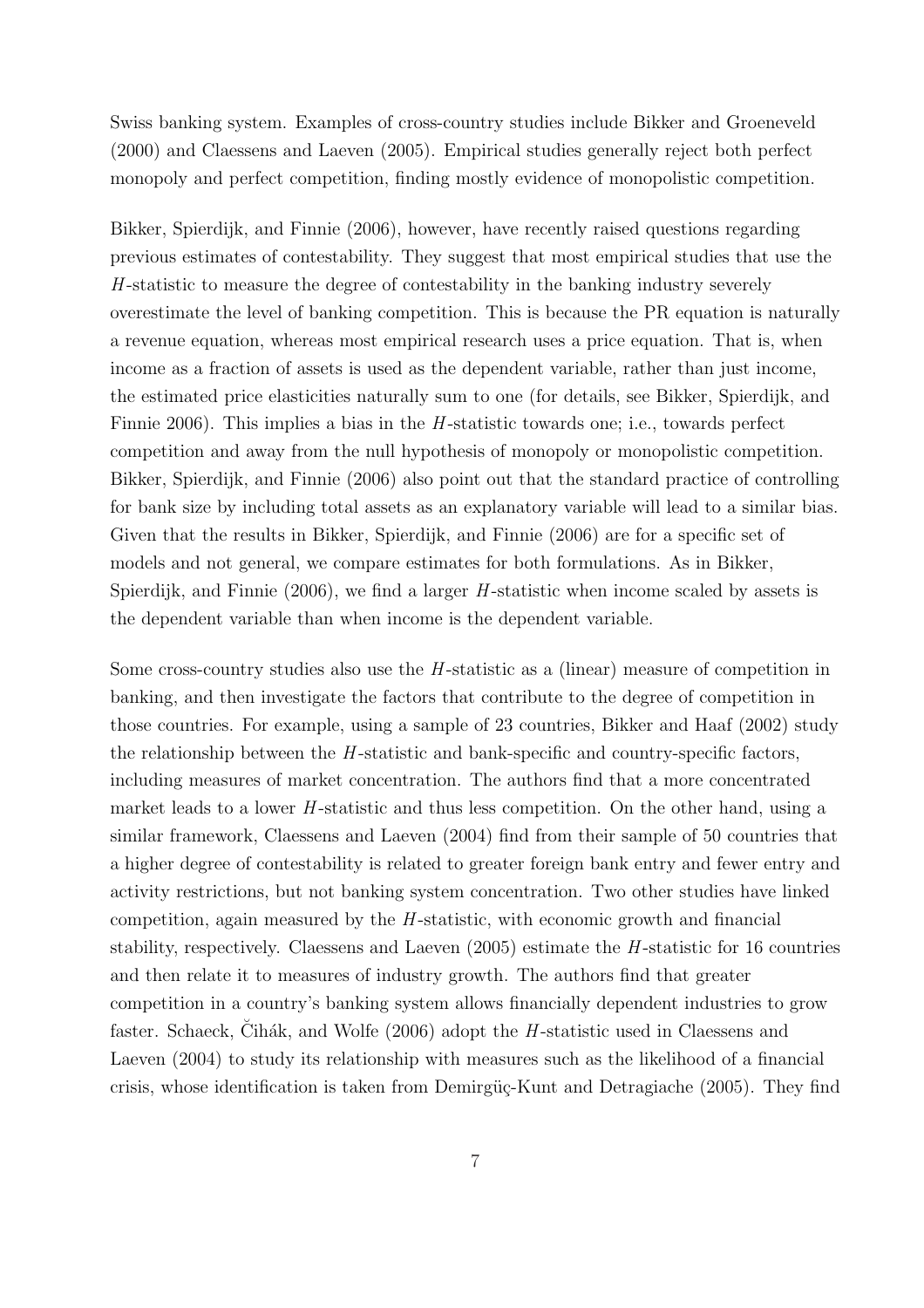that banking systems with a higher  $H$ -statistic (more competition) are less likely to have a financial crisis and that the time to crisis is longer in a competitive environment.

While these cross-country studies yield interesting results, they should be interpreted with caution. First, the *H*-statistic relies on the assumption that markets are in equilibrium. By comparing the  $H$ -statistic across countries, the studies implicitly assume that the banking systems in these countries are consistently in equilibrium during the sample period. Second, the literature has not agreed on a robust mapping of the  $H$ -statistic into the Bresnahan-Lau conduct parameter. For example, Shaffer (1983) has shown that, for a fixed number of firms in short-run equilibrium,  $H$  is an increasing function of the Bresnahan-Lau conduct parameter, and, consequently, a decreasing function of competitive conduct. As a result, linear interpretations of the H-statistic may be problematic. For robustness, Shaffer (2004) suggests a dichotomous dependent variable that indexes whether each observation has a point estimate of  $H$  that is positive or negative. Interestingly, Canada belongs to the set of countries in all four studies. Table 1 reports the H-statistics for Canadian banks from other studies. With the exception of Bikker, Spierdijk, and Finnie (2006), these studies tend to suggest that the Canadian banking system ranks among the most contestable.<sup>5</sup>

#### 3.1 Specification and estimation

To calculate the H-statistic and test its range for Canadian banks, we apply the following regression to a panel data set of Canadian banks described in section 3.2:

$$
R = \alpha + \beta \text{ } lcost + \gamma \text{ } kcost + \delta \text{ } dcost + \sum_{i=1}^{J} f_i + \epsilon.
$$
 (3)

Banks are assumed to produce one composite output, which consists of different types of loans, security investments, and any interest-bearing assets. This is the definition of "banking output" most commonly used in this literature, and it is consistent with the underlying notion inherent in the PR model, that financial intermediation is the core business of most banks. The dependent variable,  $R$ , is revenue from the core business, although it has taken on a number of definitions in empirical research. Total interest income (int) and total interest income relative to all interest-bearing assets (int  $ta$ ) are typically used to proxy revenue. However, as noted by Allen and Liu (2007), in the past

<sup>5.</sup> Bikker, Spierdijk, and Finnie (2006) find that the Canadian system can be characterized as a monopoly, but they dismiss this result, because the industry is estimated to be out of equilibrium, which makes their statistical test meaningless in this case.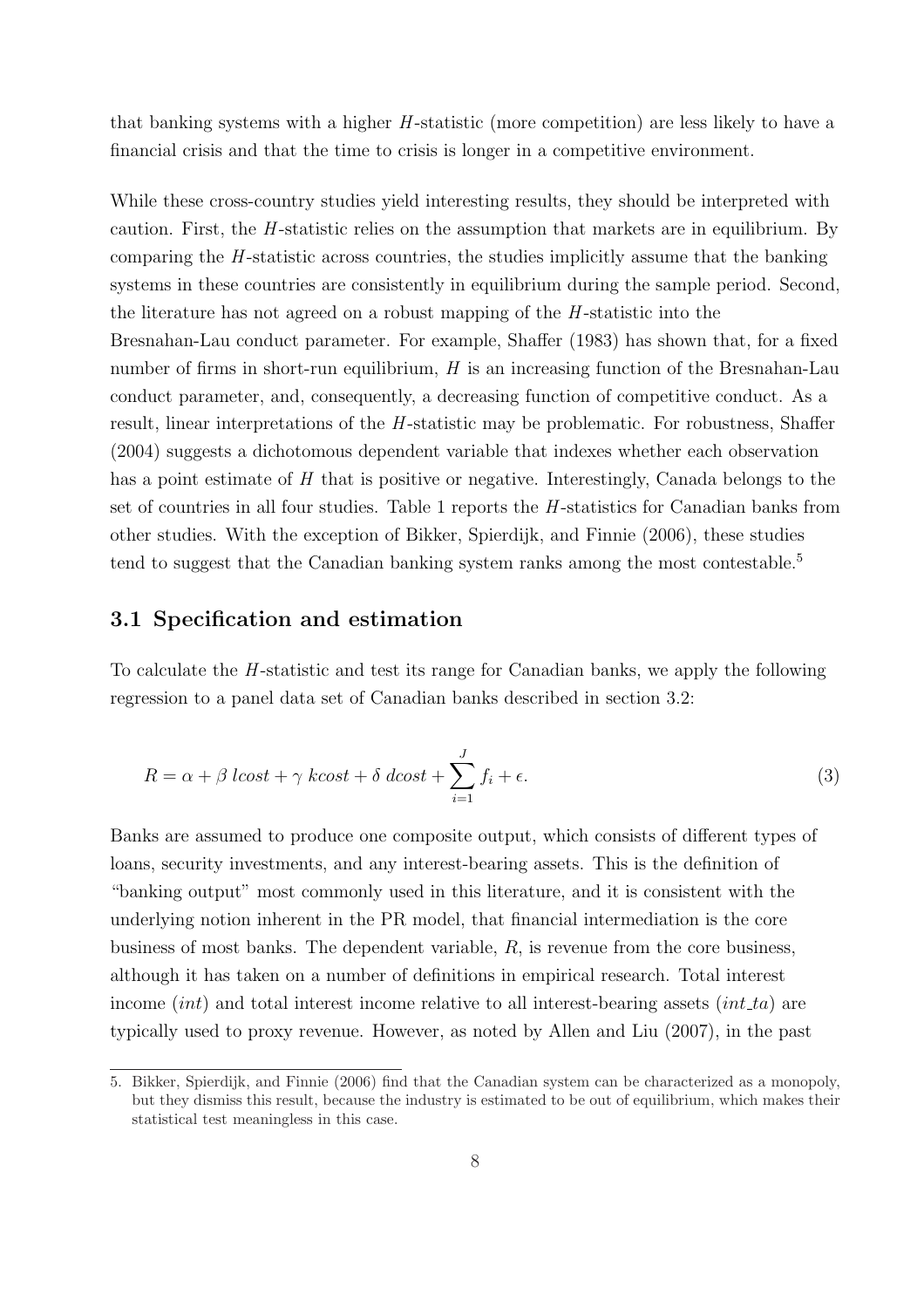decade Canadian banks (primarily the Big Six) have been generating a larger share of their income from non-interest-bearing activities.<sup>6</sup> In the past five years, the income generated from non-interest-bearing activities has surpassed that generated from traditional banking activities. To take account of the importance of such activities, we allow R to be defined as either total revenue (rev) or total revenue as a ratio of total assets (rev<sub>-ta</sub>). The former is used as the dependent variable in Nathan and Neave (1989). According to Bikker, Spierdijk, and Finnie (2006), normalizing the dependent variable by assets produces an artificially high estimate of contestability  $-$  a consideration we investigate.

Equation (3) also includes the total expense on salaries, pensions, and employee benefits as a ratio of total assets, which is a proxy for the unit price of labour (lcost). Ideally, we would have liked to obtain the total labour expense per employee, but the number of employees is not available for all of the banks considered in this study. We follow the common practice in the literature of dividing employee expenses by total assets. kcost is a measure of capital cost; it is defined as the expense on premises, computers, and equipment divided by the total stock of premises and fixed assets on the bank's balance sheet. *dcost* is the price of deposits, measured by the interest expense on deposits divided by deposits.  $f$  is a vector of bank-specific factors, which can be categorized as follows: general, risk, business diversification, and operational efficiency.

In addition to cost factors, a number of risk factors are included in equation (3). The riskiness of banks is an important consideration that may affect the pricing of its output. One such measure is the equity-to-asset ratio  $(equi\_ta)$  (a bank is more risky if it has a low equity-to-asset ratio). A second measure of riskiness is interbank exposure, measured as deposits from other banks as a percentage of total deposits (inter1), and deposits at other banks as a percentage of total assets (inter2). The third measure of riskiness is holding of corporate shares as a percentage of a bank's balance sheet  $(corp\_ta)$  (the more corporate shares a bank holds, the more risky is the bank). The fourth measure is a bank's issuance of subordinated debt as a percentage of a bank's total liabilities (subdebt lia). Also included is the ratio of total loans to total assets (loans) and the percentage of securities investment as a percentage of total assets ( $secu\_ta$ ).

As noted earlier, Canadian banks (especially the large ones) derive a large part of their revenue from non-traditional activities. The degree to which banks diversify their business should have important implications on the way they price their products. For example, a

<sup>6.</sup> Non-traditional banking activities include depositor services, underwriting, foreign exchange trading, and wealth management.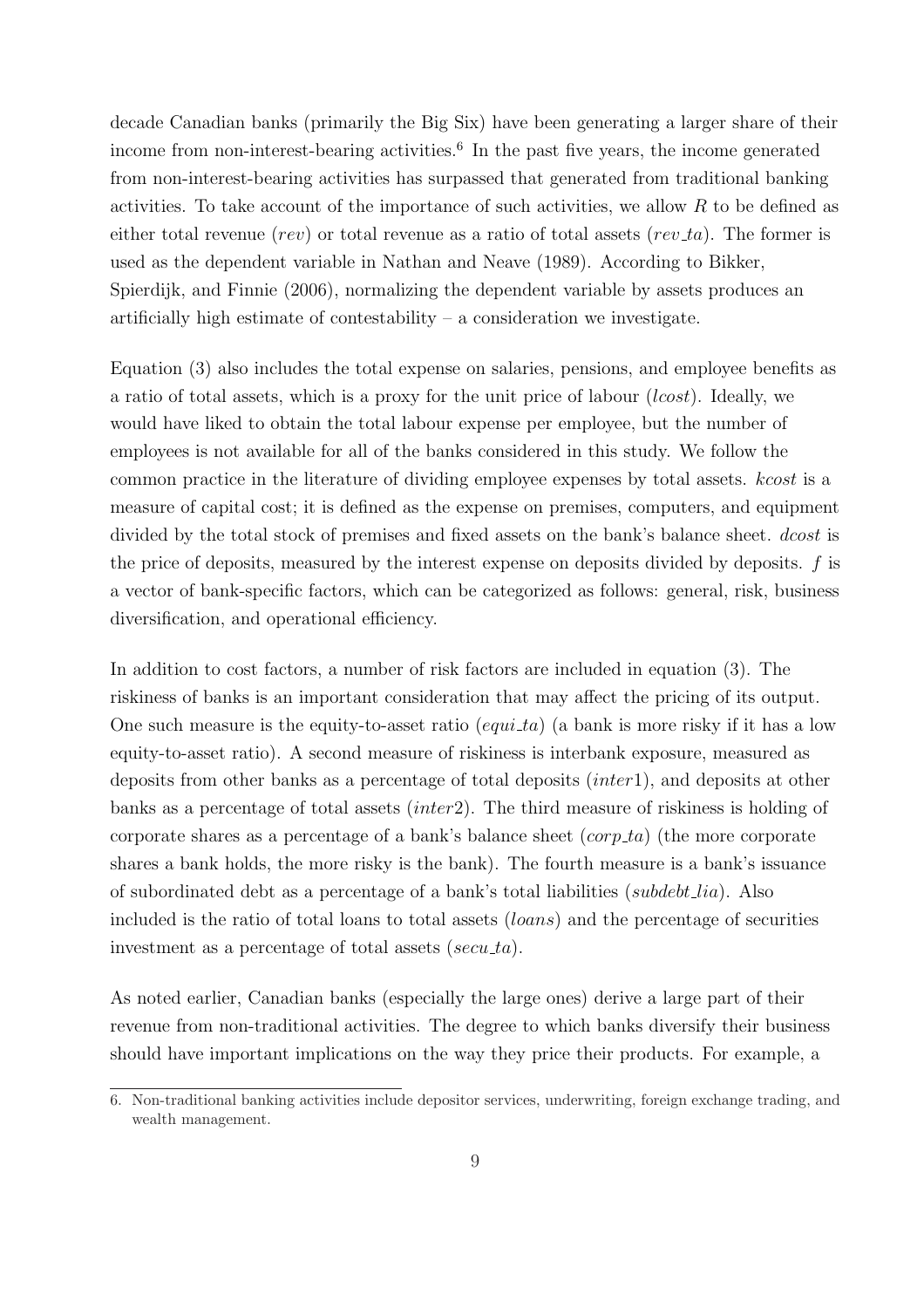bank may be willing to pay a higher interest rate on deposit accounts, in order to attract customers to their other products, such as wealth management and insurance. We consider the following variables to proxy bank business diversification: non-interest income relative to total revenue (*nonin rev*), deposit services fees as a percentage of total deposits ( $dep d$ ), credit and debit card fees as a percentage of total interest income  $(card\_int)$ , and insurance-related net income as a percentage of net operating revenue *(ins.ta)*.

Since banks are profit-maximizing firms, a more operationally efficient bank can lower the price of its products and maintain a reasonable profit margin. We proxy operational efficiency using several measures. We first use an expense ratio – the ratio of non-interest expense to net operating revenue (expense). Investment expenses on employee training, and on computers and related equipment, may also have a long-term effect on the bank's cost efficiency. Allen, Engert, and Liu (2006) find that both variables are significant in explaining the cost efficiency of the six largest Canadian banks. Expenses on employee training as a ratio of total assets are denoted  $train\_ta$ , and the ratio of expenses on computers and equipment as a percentage of a bank's total stock of physical assets is denoted  $it_zz$ 2.

Prior to estimating  $(3)$  and calculating H-statistics, we test for industry equilibrium. This is done by using as a dependent variable in (3) either return on equity (ROE) or return on assets (ROA), estimating the price elasticities, and testing the hypothesis that they sum to zero against the alternative that they are less than zero. We conduct this test because, in the long run, rates of return on assets (or equity) are equalized across banks and must be uncorrelated with input prices.

#### 3.2 Data

The data are quarterly observations of 10 domestic and 15 foreign banks operating in Canada from 2000Q2 to 2006Q1. The number of banks is limited by data availability. The 10 domestic banks are: Royal Bank Financial Group, Bank of Montreal, Canadian Imperial Bank of Commerce, TD Bank Financial Group, Bank of Nova Scotia, National Bank, Canadian Western Bank, Laurentian Bank, Citizens Bank of Canada, and ManuLife Bank. The 15 foreign banks are: Bank of Tokyo-Mitsubishi, Mizuho Corporate Bank, Sumitomo Mitsui Banking Corporation, HSBC Bank of Canada, JPMorgan Bank, ING Bank, Bank of China, Bank of East Asia, BCP Bank Canada, BNP Paribas, CTC Bank of Canada, International Communication Bank of Cathay, MBNA Canada, National Bank of Greece, and ABN Amro Bank. Our sample starts at 2000Q2, so that the acquisition of Canada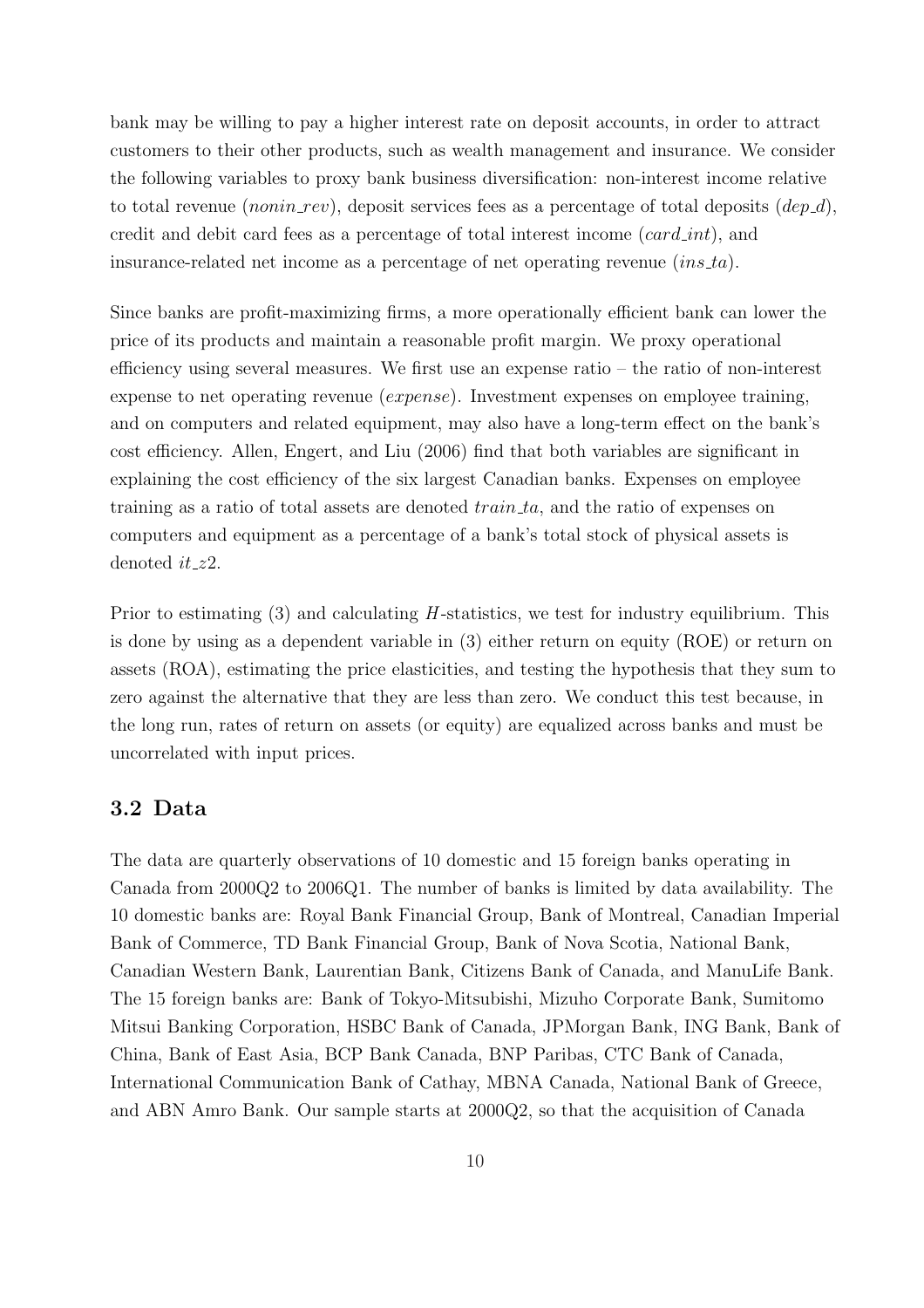Trust by TD Bank is fully reflected in the TD Bank data. The assets of the banks in our sample account for 97.8 per cent of the total Canadian dollar assets of the banking sector.

The data set is taken from the chartered banks' consolidated monthly balance sheet and quarterly consolidated statement of income, collected by OSFI. The consolidated monthly balance-sheet data at the aggregate level are published in Tables C1 and C2 in the Bank of Canada Banking and Financial Statistics. Large categories of the consolidated statement of income at the aggregate level are available in Table K2 in the same publication at an annual frequency. Disaggregated data are confidential. All balance-sheet data are monthly average values and are converted to quarterly series by taking the quarterly average of the monthly observations. We focus on the domestic market by limiting our choice of variables to those booked in Canada. All data are deflated by the GDP deflator  $(1997 = 100)$ . Detailed definitions of all variables used in this study are presented in Table 2.

#### 3.3 Results

We estimate equation (3) on the sample of 25 banks over the period 2000Q2 to 2006Q1. We first note that the null hypothesis that the banking industry is in equilibrium is not rejected. We can therefore interpret our estimates of H as estimates of market contestability.

The H-statistics for the different specifications as well as p-values for different null hypotheses are presented in Table 3. We consider four dependent variables and four sets of explanatory variables, providing us with 16 estimates of contestability. The first model  $(M1)$  consists of the three prices and a regulatory dummy variable which captures changes to the Bank Act in 2002. Model M2 includes the risk factors, M3 adds the business diversification variables, and M4 adds the operational efficiency indicators. In each model, we control for size using the categorical variable, *category*. At each point in time, we sort banks into four categories based on total assets. We do not control for size using total assets as the explanatory variable, because that would lead to an upward bias in  $H$  (Bikker, Spierdijk, and Finnie 2006).

The first observation is that the *H*-statistics for the dependent variables normalized by total assets (price equations) are larger than for those that are not normalized (revenue equations), as discussed in Bikker, Spierdijk, and Finnie (2006). We therefore focus on the revenue equations. For the two simplest models, we cannot reject the null hypothesis of monopoly power in the Canadian banking sector in three out of four cases. This result is similar to what Bikker, Spierdijk, and Finnie (2006) find for Canada over the period 1987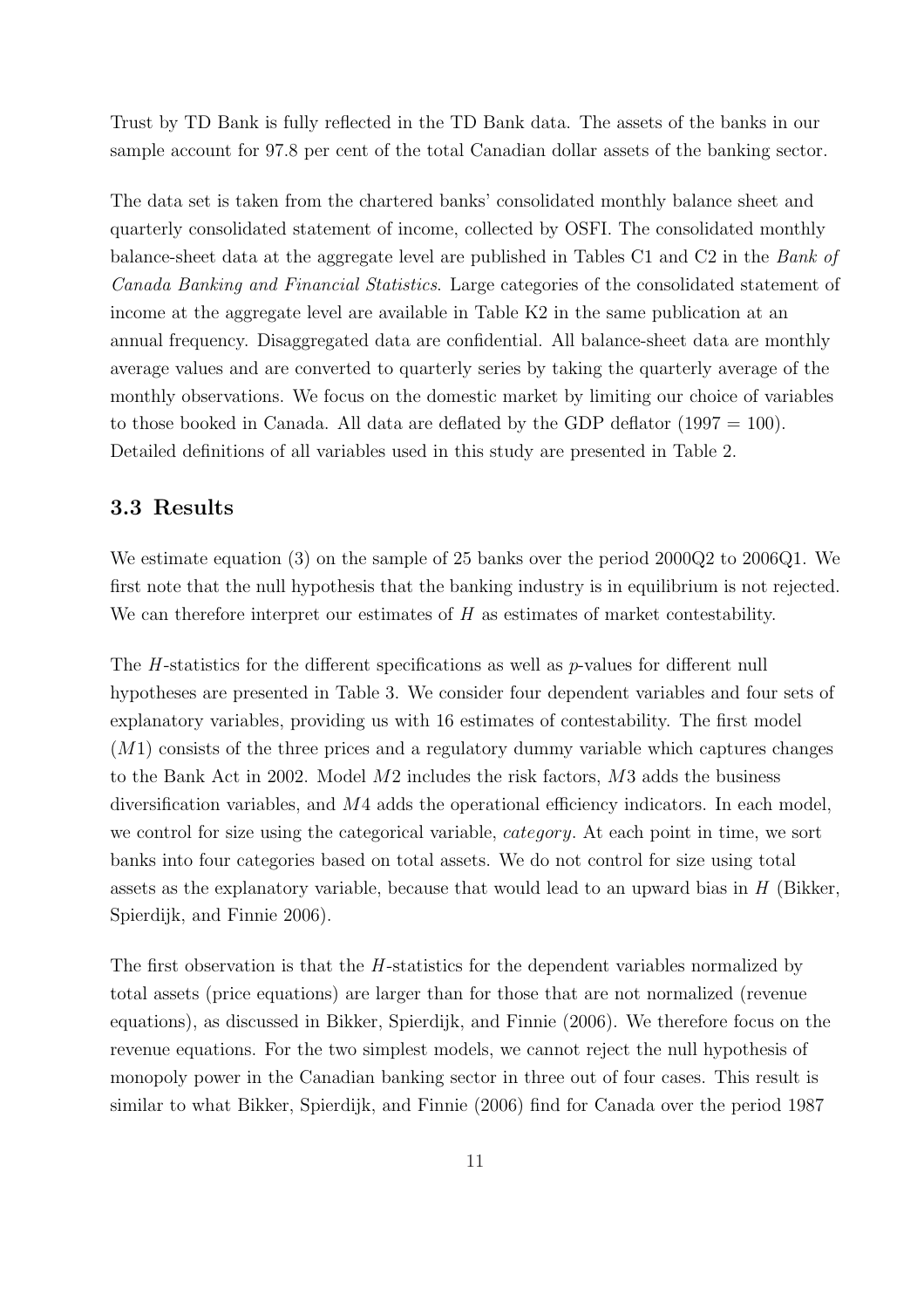to 2004.<sup>7</sup> For the more complete models (i.e., those with more control variables and greater explanatory power), the  $H$ -statistic estimates suggest monopolistic competition. The range is 0.18 to 0.35. The model fit is also good; M4, for example, has a within  $R^2$  of approximately 0.6.

Although our estimates of contestability are quantitatively smaller than what is found in previous studies (due to methodological differences), the conclusions are similar to those in Claessens and Laeven (2004) for the years 1994–2001, Claessens and Laeven (2005) for 1987–1996, and Nathan and Neave (1989) for 1983 and 1984; each of those studies concludes that Canada's banking system is characterized by monopolistic competition. However, our results differ substantially from Nathan and Neave (1989) for 1982. The latter result indicates that the Canadian banking industry was perfectly competitive in 1982.

Several caveats should be noted. First, the PR test assumes equilibrium conditions in the market with zero entry and exit. While we focus on a period (2000–06) with relatively little consolidation, there is still some entry and exit. In addition, equilibrium conditions may differ between our sample period and those of the other studies we cite. As a result, direct comparison of the  $H$ -statistics may not be reliable. Second, while we look at alternative definitions of banking output and price with an aim to take into account the diversified business mix of Canadian banks, the PR framework allows for only one single (composite) output. It is quite likely that the cost structure and pricing strategy differ substantially between traditional loan business and non-traditional activities, such as security underwriting. A more reliable  $H$ -statistic should be obtained for each business line. This would require detailed input data for each business line, which, unfortunately, do not exist.

## 4 Conclusion

This paper reports our analysis of competition in the Canadian banking sector from 2000 to 2006. We use the methodology developed in Panzar and Rosse (1987) to compute  $H$ -statistics for a variety of model specifications. In almost every instance we strongly reject both the null hypothesis of monopoly power and perfect competition, irrespective of which variables we use to define output and prices. Given the superior measurement of our data set relative to previous studies, it is interesting that our results are not much different from those in the previous studies (Nathan and Neave 1989; Claessens and Laeven 2004). Possible explanations are that the H-statistic tends to be robust to the measurement error

<sup>7.</sup> The authors point out, however, that they reject the hypothesis that the Canadian banking industry is in equilibrium, and therefore the  $H$ -statistic does not have a meaningful interpretation.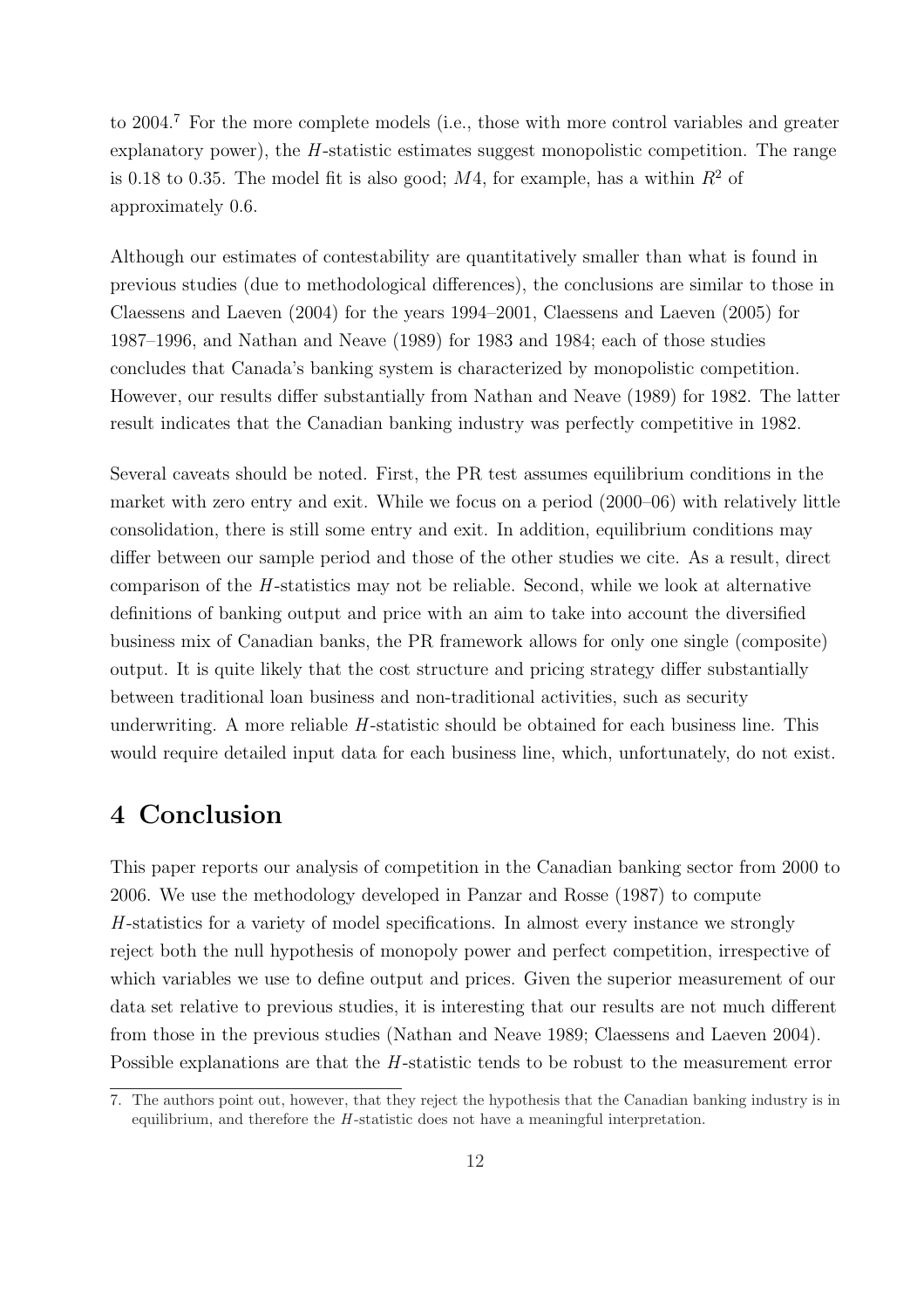of marginal cost or demand (Genesove and Mullin 1998), and that, given the wide range of estimates that imply monopolistic competition, rejecting this conclusion is difficult.

The question of market power in the Canadian banking industry cannot be completely answered, therefore, by using comparative statics as we have done in this paper. If the necessary bank-level data were available, we could in fact estimate market power based on the conduct of the banks. Necessary information includes not only input prices and output levels but also output prices and demand shifters. The behaviour of the banks could then be estimated based on a theoretical model, and explicit hypotheses regarding market power could be tested. Structural approaches of modelling bank behaviour are currently an active field of research, which will in the next few years hopefully contribute to our measurement of market power in the banking industry.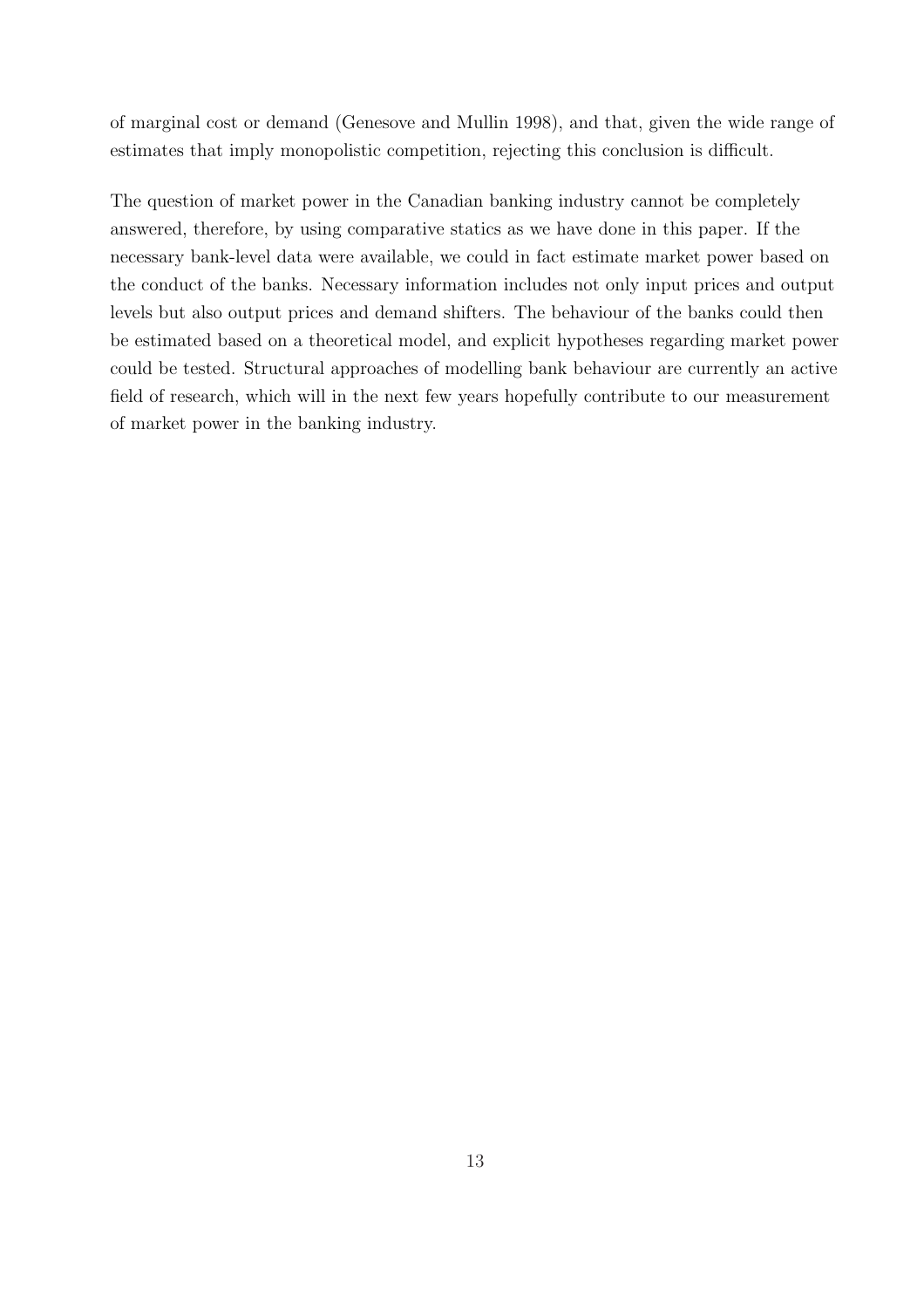#### References

- Allen, J., W. Engert, and Y. Liu. 2006. "Are Canadian Banks Efficient? A Canada–U.S. Comparison." Bank of Canada Working Paper No. 2006-33.
- Allen, J. and Y. Liu. 2007. "Efficiency and Economies of Scale of Large Canadian Banks." Canadian Journal of Economics 40(1): 225–44.
- Bikker, J. and J. Groeneveld. 2000. "Competition and Concentration in the EU Banking Industry." Kredit und Kapital 33(1): 62–98.
- Bikker, J. and K. Haaf. 2002. "Competition, Concentration and their Relationship: An Empirical Analysis of the Banking Industry." Journal of Banking and Finance (26): 2191–2214.
- Bikker, J., L. Spierdijk, and P. Finnie. 2006. "Misspecification of the Panzar-Rosse Model: Assessing Competition in the Banking Industry." De Nederlandsche Bank Working Paper No. 114.
- Bordo, M. 1995. "Regulation and Bank Stability." World Bank Policy Research Working Paper No. 1532.
- Boyd, J., G.D. Nicolo, and B. Smith. 2004. "Crises in Competition Versus Monopolistic Banking Systems." Journal of Money, Credit and Banking 36(3): 487–506.
- Carletti, E. and P. Hartmann. 2003. Competition and Financial Stability: What's Special About Banking? In Monetary History, Exchange Rates and Financial Markets: Essays in Honour of Charles Goodhardt, edited by: P. Mizen. Cheltenham: Edward Elgar.
- Claessens, S. and L. Laeven. 2004. "What Drives Bank Competition? Some International Evidence." Journal of Money, Credit and Banking 36(3): 563–83.
- ———. 2005. "Financial Dependence, Banking Sector Competition and Economic Growth." Journal of European Economic Association 3(1): 179–207.
- Daniel, F., C. Freedman, and C. Goodlet. 1993. "Restructuring the Canadian Financial Industry." Bank of Canada Review (Winter): 21–45.
- Demirgüç-Kunt, A. and E. Detragiache. 2005. "Cross-Country Empirical Studies of Systemic Bank Distress: A Survey." IMF Working Paper No. 05–96.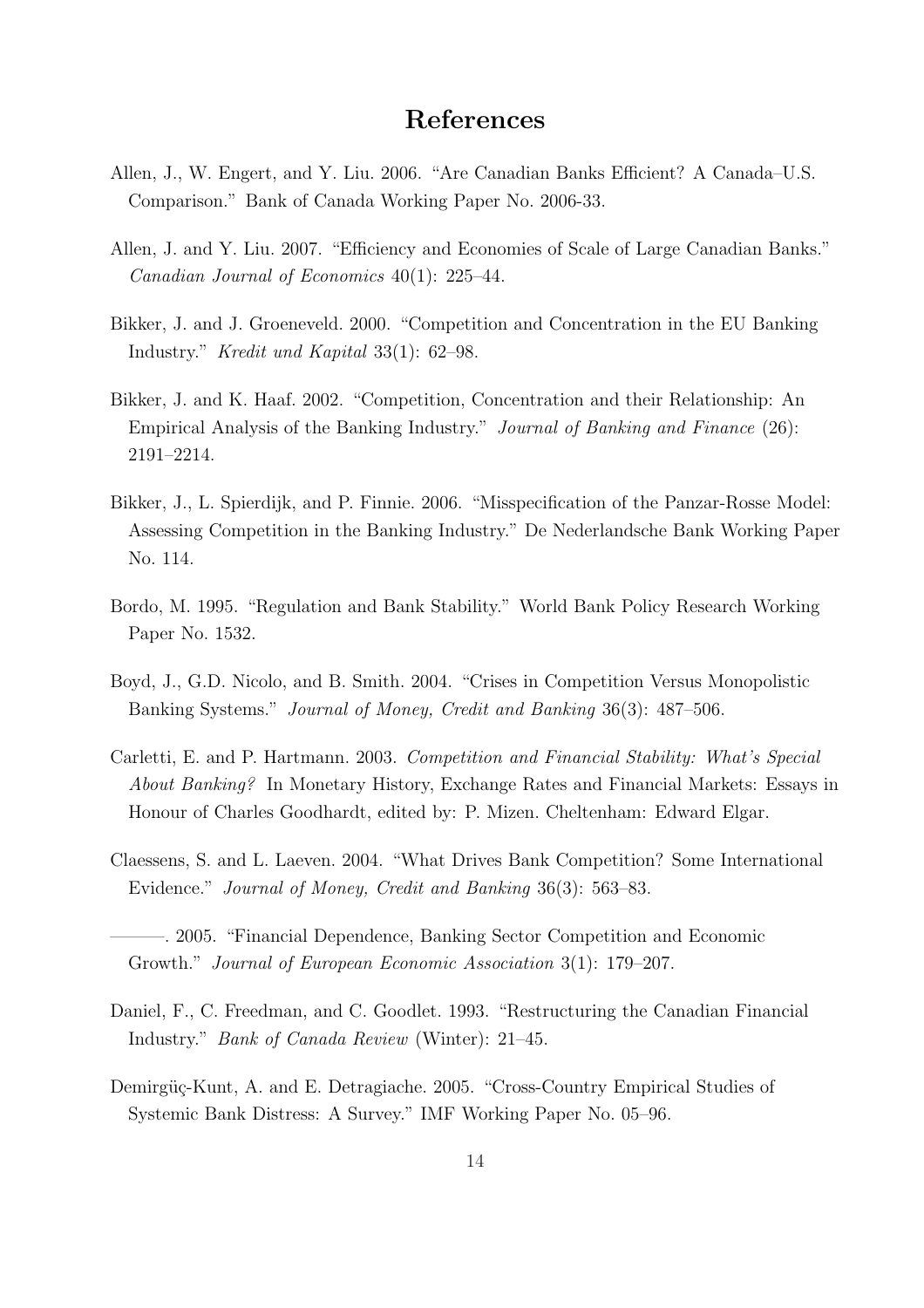- Engert, W., B. Fung, L. Nott, and J. Selody. 1999. "Restructuring the Canadian Financial System: Explanations and Implications." In The Monetary and Regulatory Implications of Changes in the Banking Industry. Bank for International Settlements.
- Franklin, F. and D. Gale. 2004. "Competition and Financial Stability." Journal of Money, Credit and Banking 36(3): 453–80.
- Freedman, C. 1998. The Canadian Banking System. Technical Report No. 81. Ottawa: Bank of canada.
- Genesove, D. and W. Mullin. 1998. "Testing Static Oligopoly Models: Conduct and Cost in the Sugar Industry, 1890-1914." RAND Journal of Economics 29(2): 355–77.
- Molyneux, P., Y. Altunbas, and E. Gardener. 1996. Efficiency in European Banking. London: John Wiley & Sons.
- Nathan, A. and E. Neave. 1989. "Competition and Contestability in Canada's Financial System: Empirical Results." Canadian Journal of Economics 22(3): 576–94.
- Northcott, C.A. 2004. "Competition in Banking: A Review of the Literature." Bank of Canada Working Paper No. 2004-24.
- Panzar, J. and J. Rosse. 1987. "Testing for 'Monopoly' Equilibrium." Journal of Industrial Economics 35(4): 443–56.
- Rime, B. 1999. "Mesure de degré de concurrence dans le système bancaire Suisse l'aide du modèle de Panzar et Rosse." Revue suisse d'economie politique et de statistique 135(1): 21–40.
- Schaeck, K., M. Cihák, and S. Wolfe. 2006. "Are More Competitive Banking Systems More Stable?" IMF Working Paper No. 2006–143.
- Shaffer, S. 1983. "Non-Structural Measures of Competition: Toward a Synthesis of Alternatives." Economic Letters 12: 349–53.
- —. 1993. "A Test of Competition in Canadian Banking." *Journal of Money, Credit* and Banking 25(1): 49–61.
- ———. 2004. "Comment on 'What Drives Bank Competition? Some International Evidence' by Stijin Claessens and Luc Laeven." Journal of Money, Credit and Banking 36(3): 585–92.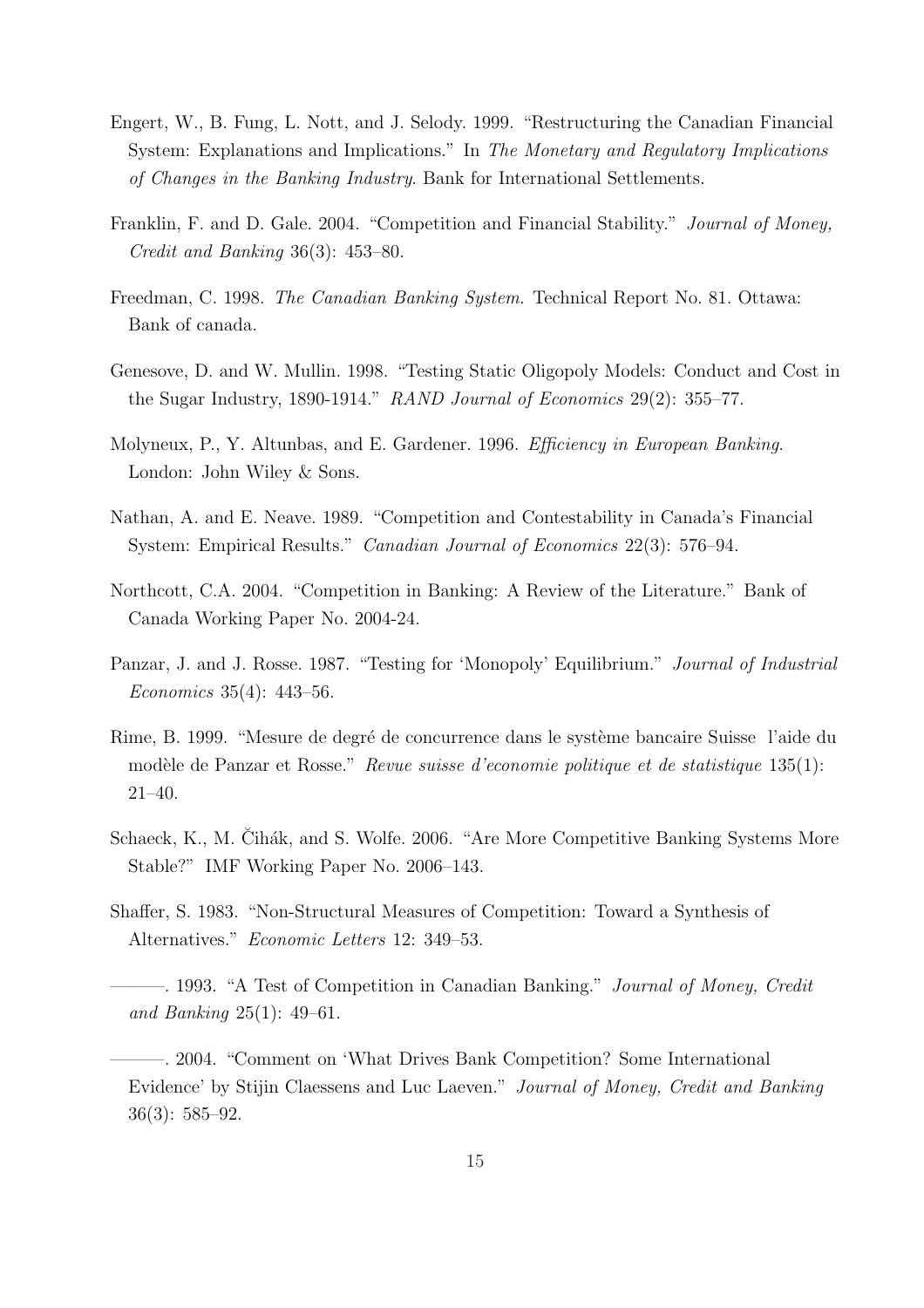Vesala, J. 1995. "Testing for Competition in Banking: Behavioural Evidence from Finland." Bank of Finland Studies Working Paper No. E:1.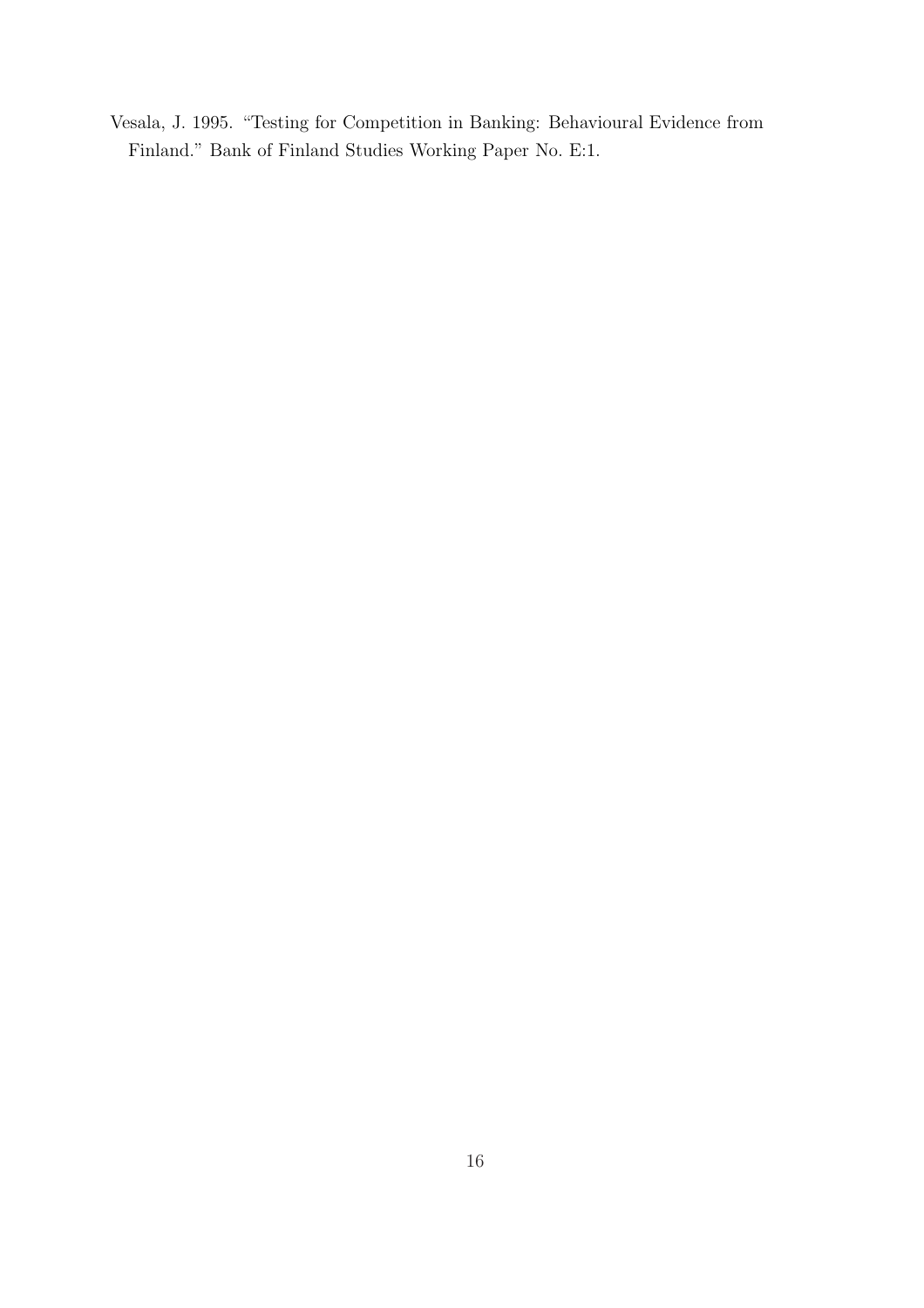| Studies                                 | H-statistics      | Period    | Notes           | Conclusion               |
|-----------------------------------------|-------------------|-----------|-----------------|--------------------------|
| Nathan and Neave (1989)                 | 1.06              | 1982      | All banks       | Perfect competition      |
| Nathan and Neave (1989)                 | 0.68              | 1983      | All banks       | Monopolistic competition |
| Nathan and Neave (1989)                 | 0.73              | 1984      | All banks       | Monopolistic competition |
| Bikker and Haaf (2002)                  | 0.60              | 1991      | All banks       | Monopolistic competition |
| Bikker and Haaf (2002)                  | 0.62              | 1997      | All banks       | Monopolistic competition |
| Bikker and Haaf (2002)                  | 0.74              | 1991      | Small banks     | Monopolistic competition |
| Bikker and Haaf (2002)                  | 0.63              | 1991      | Mid-scale banks | Monopolistic competition |
| Bikker and Haaf (2002)                  | 0.56              | 1991      | Large banks     | Monopolistic competition |
| Bikker and Haaf (2002)                  | 0.60              | 1997      | Large banks     | Monopolistic competition |
| (2004)<br>Claessens and Laeven          | $79.0$            | 1994-2001 | All banks       | Monopolistic competition |
| (2005)<br>Claessens and Laeven          | 79.0              | 1987-1991 | All banks       | Monopolistic competition |
| (2005)<br>Claessens and Laeven          | 0.62              | 1992-1996 | All banks       | Monopolistic competition |
| Finnie (2006)<br>Bikker, Spierdijk, and | $0.001^{\dagger}$ | 1987-2004 | All banks       | Monopoly                 |

Table 1  ${\bf R}$  and 1  ${\bf R}$  from Other Studies:  $H\mbox{-statistics of Canadian Banks}$ Results from Other Studies: H -statistics of Canadian Banks <sup>†</sup> Bikker, Spierdijk, and Finnie (2006) conclude that the Canadian banking system is not in equilibrium for their sample Bikker, Spierdijk, and Finnie (2006) conclude that the Canadian banking system is not in equilibrium for their sample period, and dismiss this result as meaningless. period, and dismiss this result as meaningless.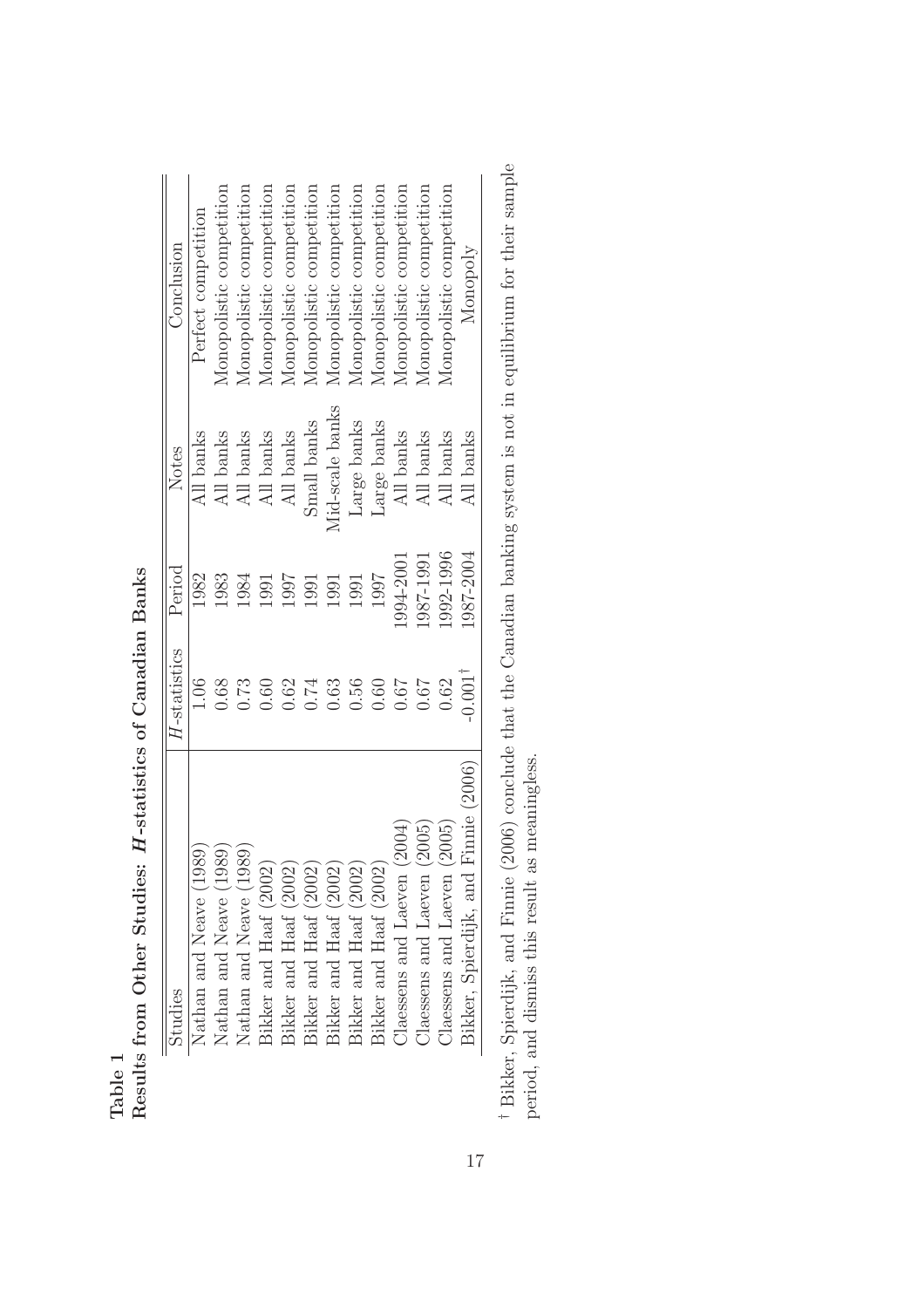Table 2 Data Description

|                       | Variable definitions                                                  |
|-----------------------|-----------------------------------------------------------------------|
| Dependent variables   |                                                                       |
| int                   | Interest income                                                       |
| $int\_ta$             | Interest income as a ratio of total interest-bearing assets           |
| $rev\_ta$             | Total revenue as a ratio of total assets                              |
| rev                   | Total revenue                                                         |
| Input costs           |                                                                       |
| lcost                 | Salaries, pensions, and other staff benefits as ratio of total assets |
| kcost                 | Rental expense on real estate and depreciation on premises,           |
|                       | furniture, fixtures, computers, and equipment divided by total stock  |
|                       | of land, buildings, and equipment, less accumulated depreciation      |
| dcost                 | Total interest expense on deposits divided by the total dollar        |
|                       | amount of deposits                                                    |
| Bank-specific factors |                                                                       |
| size                  | Total assets                                                          |
| $equi_t$              | Equity as a ratio of total assets                                     |
| intbank1              | Deposits from other banks                                             |
| intbank2              | Deposits at other banks                                               |
| $\emph{corporte}$     | Holding of corporate shares as a percentage of total assets           |
| subdebt               | Issuance of subordinated debt as a ratio of total assets              |
| loans                 | Ratio of total loans to total assets                                  |
| $nonin\_rev$          | Non-interest income as a ratio of total revenue                       |
| $dep_d$               | Deposit services fees as a percentage of total deposits               |
| $card\_int$           | Credit and debit card fees as a percentage of total interest income   |
| $ins\_ta$             | Insurance-related net income as a percentage of net operating revenue |
| foreign               | The ratio of assets booked overseas to total-currency assets          |
| expense               | The ratio of non-interest expense to net operating revenue            |
| $train\_ta$           | Expenses on employee training as a ratio of total assets              |
| $it_zz2$              | Ratio of expenses on computers and equipment as a percentage          |
|                       | of a bank's total stock of physical assets                            |

Note: All variables are in their natural logs. Unless specified otherwise, all balance sheet data are those booked in Canada and all income statement data are those reported in Canadian dollars.